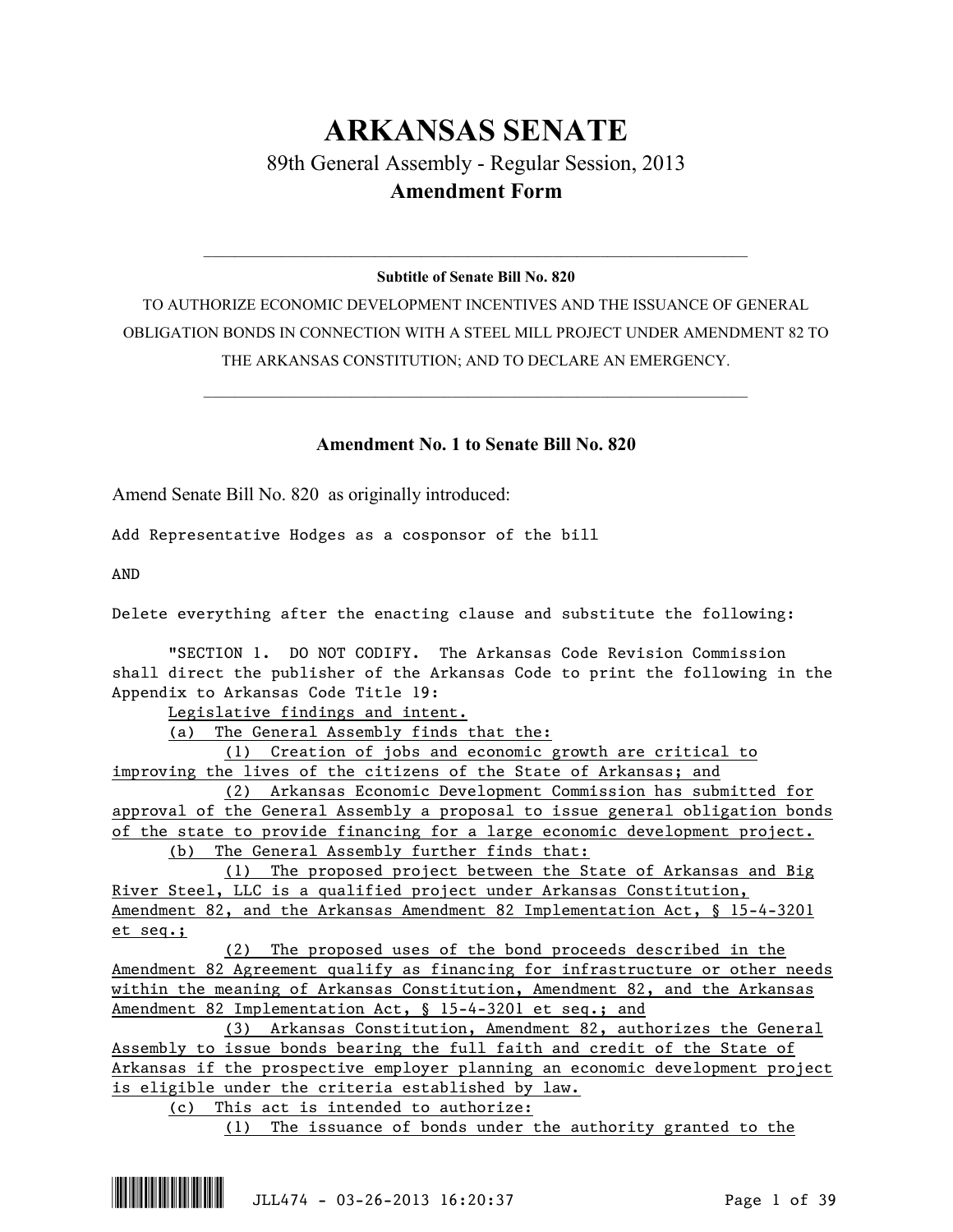General Assembly under Arkansas Constitution, Amendment 82; and

(2) Under Arkansas Constitution, Amendment 82, and the Arkansas Amendment 82 Implementation Act, § 15-4-3201 et seq., the execution and implementation of the Amendment 82 Agreement and other provisions necessary to carry out the Amendment 82 Agreement.

(d) As provided under the Arkansas Amendment 82 Implementation Act, § 15-4-3201 et seq., this act includes the:

(1) Authorization for the issuance of bonds bearing the full faith and credit of the State of Arkansas as authorized under Arkansas Constitution, Amendment 82;

(2) Authorization of the agreement between the State of Arkansas and the Big River Steel, LLC;

(3) Creation of a sales tax exemption for natural gas and electricity for Big River Steel, LLC; and

(4) Extension of the waste reduction, reuse, or recycling equipment tax credit.

SECTION 2. DO NOT CODIFY. The Arkansas Code Revision Commission shall direct the publisher of the Arkansas Code to print the following in the Appendix to Arkansas Code Title 19:

Big River Steel Project bonds issued under Arkansas Constitution, Amendment 82.

(a) As used in this section:

(1) "Amendment 82 Agreement" means the unexecuted document titled "Amendment 82 Agreement between the State of Arkansas and Big River Steel, LLC" submitted to the General Assembly and as found in Section 8 of this act; and

(2) "Project" means the acquisition, development, construction, and operation of a mini-mill steel manufacturing facility by Big River Steel, LLC, on a site in Mississippi County, Arkansas, that is identified more specifically in the Amendment 82 Agreement.

(b)(1) The General Assembly finds that the project qualifies as a large economic development project for which the issuance of general obligation bonds is authorized under Arkansas Constitution, Amendment 82, and the Arkansas Amendment 82 Implementation Act, § 15-4-3201 et seq., and is of the nature intended by the electors of the state to be financed with bonds under Arkansas Constitution, Amendment 82.

(2) The General Assembly approves the terms of the Amendment 82 Agreement between the State of Arkansas and Big River Steel, LLC, and authorizes the execution of the Amendment 82 Agreement in substantially the same form as presented to the General Assembly but with such changes as shall be approved by the officers executing the Amendment 82 Agreement on behalf of the state.

(c)(1) The General Assembly authorizes the Arkansas Development Finance Authority to issue general obligation bonds of the State of Arkansas in an amount not to exceed one hundred twenty-five million dollars (\$125,000,000) in the aggregate.

(2) The bonds authorized under subdivision (c)(1) of this section:

Arkansas;

(A) Are direct general obligations of the State of

(B) Bear the full faith and credit of the State of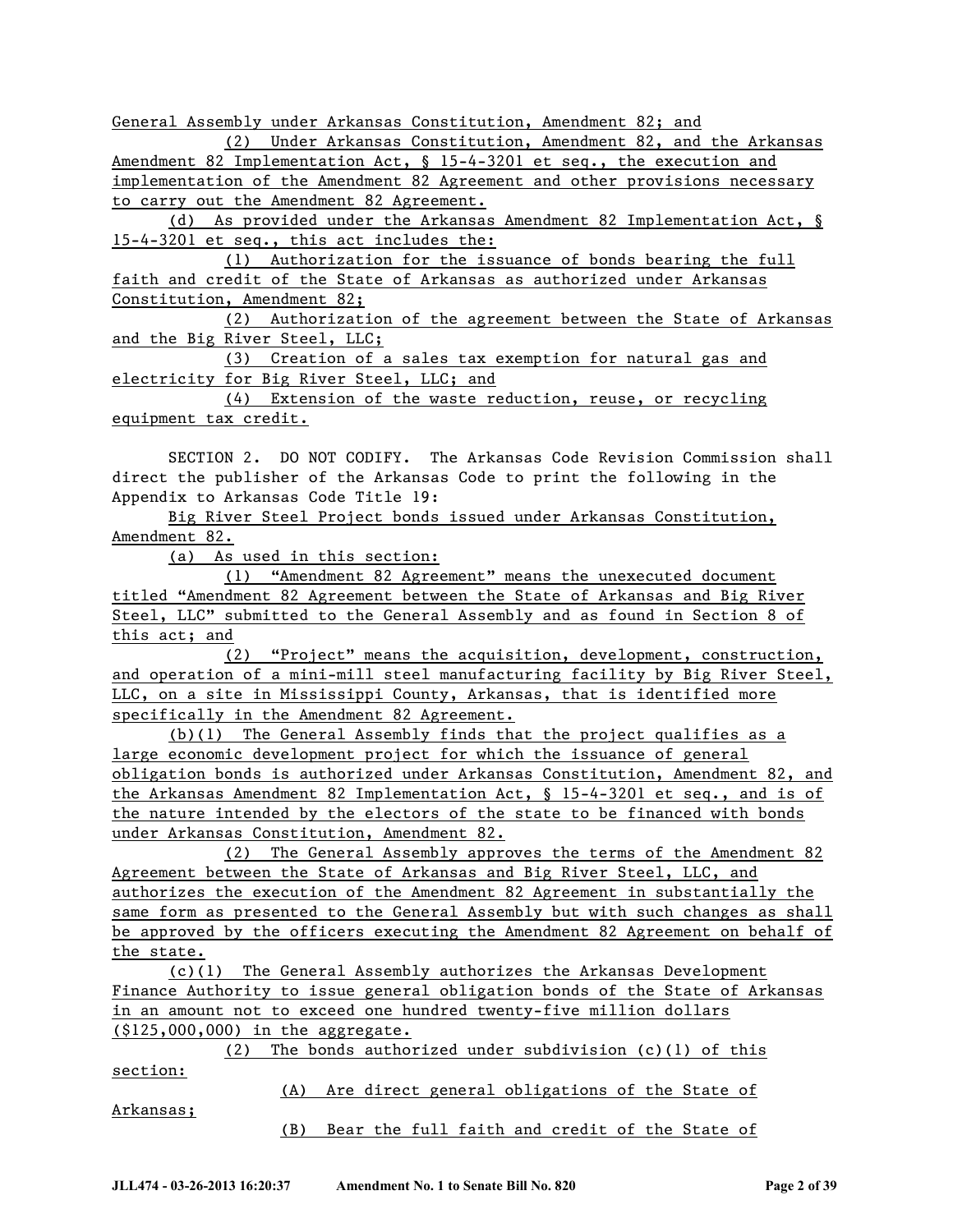Arkansas; and

(C) Are payable from gross general revenues or special revenues appropriated by the General Assembly.

(d) The authority shall issue the bonds in accordance with the Arkansas Amendment 82 Implementation Act, § 15-4-3201 et seq.

(e)(1) The Arkansas Economic Development Commission and the authority may implement the Amendment 82 Agreement consistent with this act, Arkansas Constitution, Amendment 82, and the Arkansas Amendment 82 Implementation Act, § 15-4-3201 et seq.

(2) If a provision of this act or of the Amendment 82 Agreement conflicts with any provision of the Arkansas Amendment 82 Implementation Act, § 15-4-3201 et seq., the provisions of this act and the provisions of the Amendment 82 Agreement control.

SECTION 3. DO NOT CODIFY. The Arkansas Code Revision Commission shall direct the publisher of the Arkansas Code to print the following in the Appendix to Arkansas Code Title 19:

Sections 4 through 7 of this act shall be known and may be cited as the "Amendment 82 Big River Steel Project Tax Provisions".

SECTION 4. DO NOT CODIFY. The Arkansas Code Revision Commission shall direct the publisher of the Arkansas Code to print the following in the Appendix to Arkansas Code Title 19:

Definitions.

As used in sections 4 through 7 of this act:

(1) "Invested" includes, but is not limited to, expenditures made from the proceeds of bonds, including interim notes or other evidence of indebtedness, issued by a municipality, county, or an agency or instrumentality of a municipality, county, or the State of Arkansas, if the obligation to repay the bonds, including interest thereon, is a legally binding obligation, directly or indirectly, of the taxpayer;

(2) "Production, processing, and testing equipment" includes machinery and equipment essential for the receiving, storing, processing, and testing of raw materials and the production, storage, testing, and shipping of finished products, and facilities for the production of steam, electricity, chemicals, and other materials that are essential to the manufacturing process but which are consumed in the manufacturing process and do not become essential components of the finished product; and

(3) "Qualified manufacturer of steel" means any natural person, company, or corporation, and any holding company of any of the foregoing, engaged in the manufacture, refinement, or processing of steel whenever more than fifty percent (50%) of the electricity or more than fifty percent (50%) of the natural gas consumed in the manufacture, refinement, or processing of steel is used to power an electric arc furnace or furnaces or continuous casting equipment in connection with the melting, continuous casting, or rolling of steel or in the preheating of steel for processing through a rolling mill or rolling mills, or both.

SECTION 5. DO NOT CODIFY. The Arkansas Code Revision Commission shall direct the publisher of the Arkansas Code to print the following in the Appendix to Arkansas Code Title 19:

Certification required.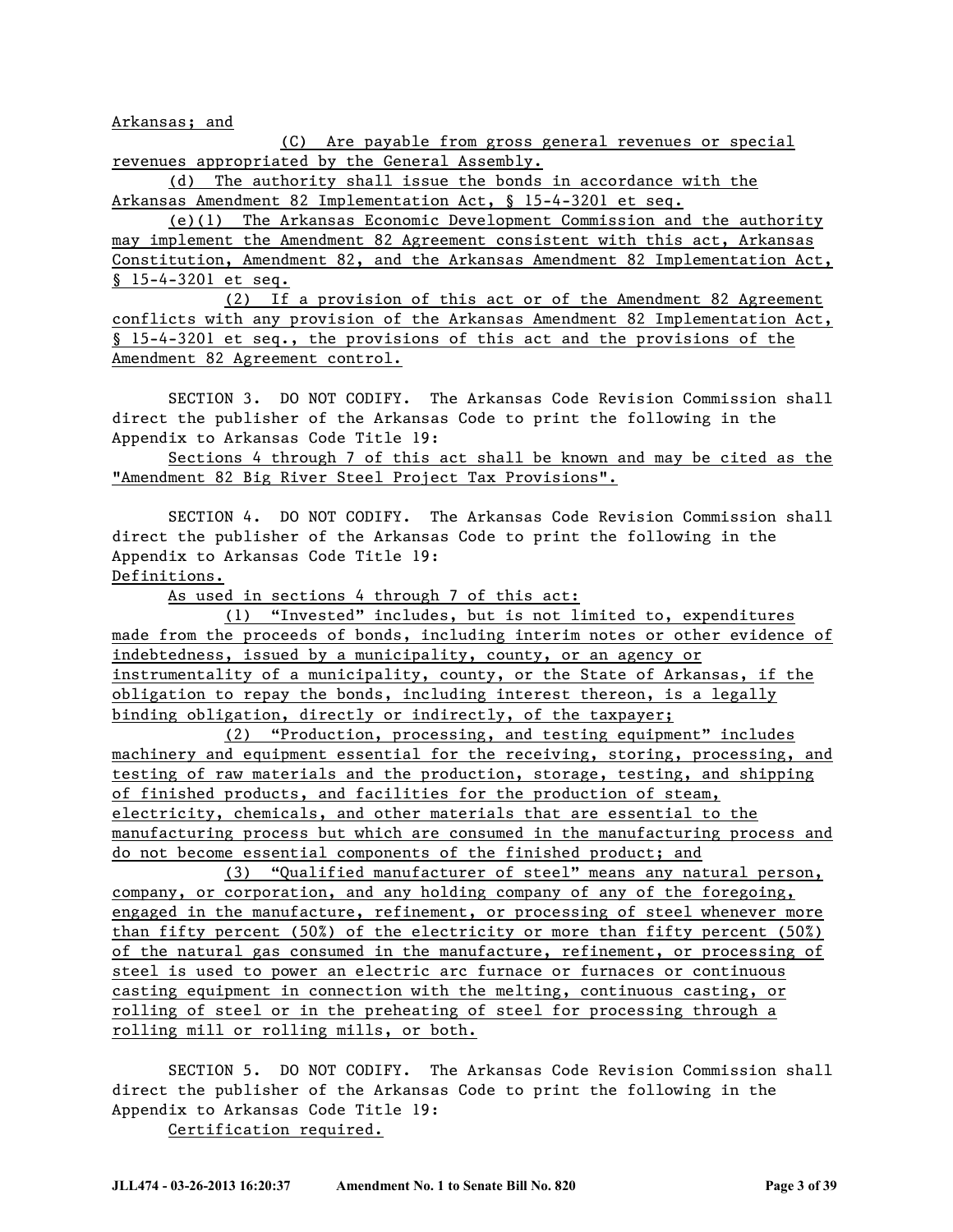(a) To claim the benefits of this act, a taxpayer must obtain a certification prior to March 31, 2016, from the Director of the Arkansas Economic Development Commission certifying to the Revenue Division of the Department of Finance and Administration that the taxpayer: (1) Is a qualified manufacturer of steel; (2) Operates a steel mill in Arkansas which began production after January 1, 2013; (3) Has invested after January 1, 2013, and prior to December 31, 2015, more than five hundred million dollars (\$500,000,000) in the steel mill, and the investment expenditure is for one (1) or more of the following: (A) Property purchased for use in the construction of a building or buildings or any addition or improvement thereon to house the steel mill; (B)(i) Machinery and equipment to be located in or in connection with the steel mill. (ii) Motor vehicles of a type subject to registration shall not be considered as machinery and equipment; and (C) Project planning costs or construction labor costs, including: (i) On-site direct labor and supervision, whether employed by a contractor or the project owner; (ii) Architectural fees or engineering fees, or both; (iii) Right-of-way purchases; (iv) Utility extensions; (v) Site preparation; (vi) Parking lots; (vii) Disposal or containment systems; (viii) Water and sewer treatment systems; (ix) Rail spurs; (x) Streets and roads; (xi) Purchase of mineral rights; (xii) Land; (xiii) Buildings; (xiv) Building renovation; (xv) Production, processing, and testing equipment; (xvi) Drainage systems; (xvii) Water tanks and reservoirs; (xviii) Storage facilities; (xix) Equipment rental; (xx) Contractor's cost-plus fees; (xxi) Builders' risk insurance; (xxii) Original spare parts; (xxiii) Job administrative expenses; (xxiv) Office furnishings and equipment; (xxv) Rolling stock; and (xxvi) Capitalized start-up costs related to the construction as recognized by generally accepted accounting principles; (4) Employs at least three hundred (300) individuals in the management, operations, and maintenance of the steel mill prior to December 31, 2016; and (5) Pays wages equal to or in excess of seventy thousand dollars (\$70,000) per year per employee.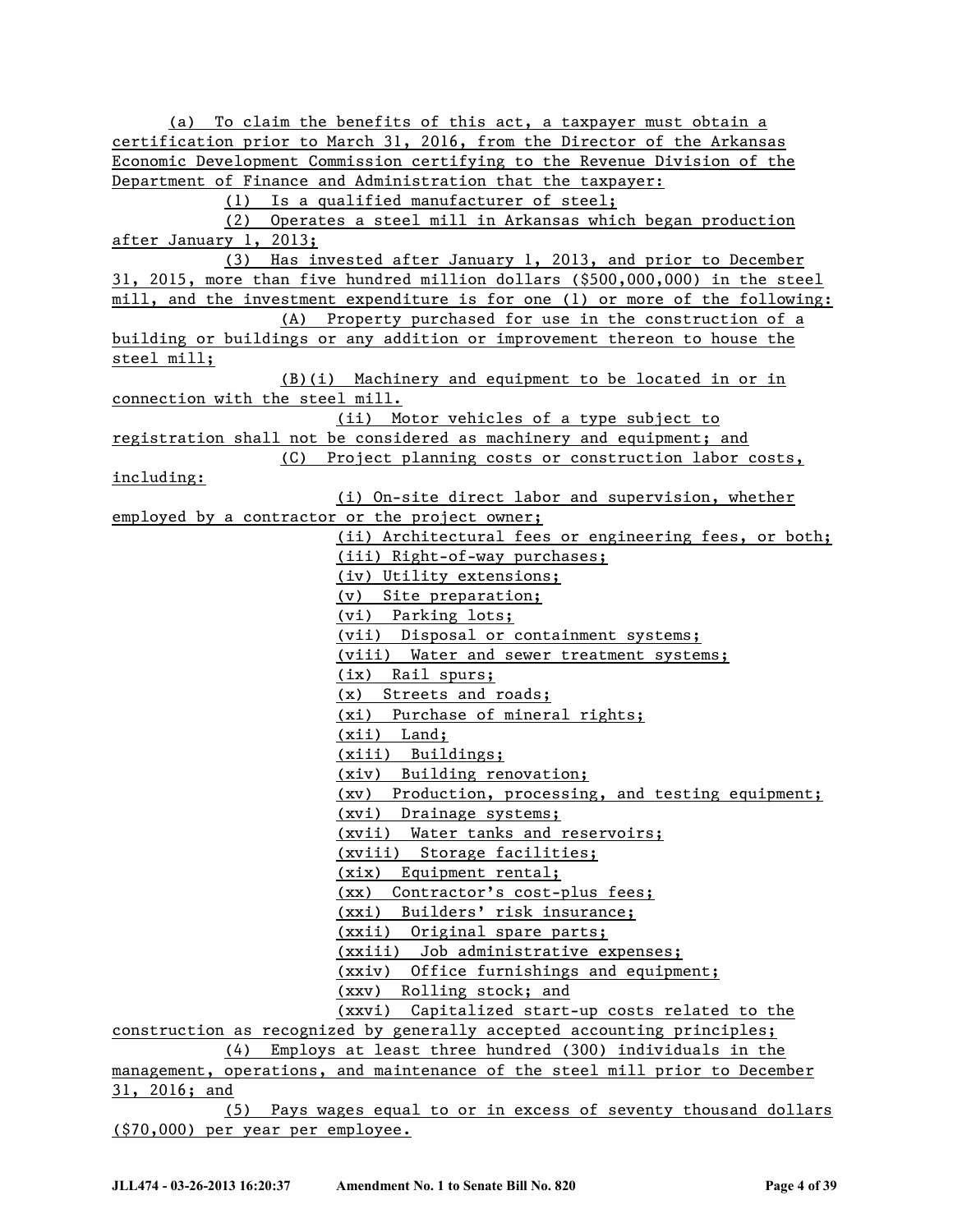(b) To continue to claim the benefits of this act after December 31, 2016, a taxpayer must obtain an annual additional certification from the Director of the Arkansas Economic Development Commission certifying to the Revenue Division of the Department of Finance and Administration that the taxpayer meets the requirements of subsection (a) of this section.

SECTION 6. DO NOT CODIFY. The Arkansas Code Revision Commission shall direct the publisher of the Arkansas Code to print the following in the Appendix to Arkansas Code Title 19:

Exemption from taxes.

Beginning on the date that production begins, sales of natural gas and electricity to a qualified manufacturer of steel that is certified under Section 5 of this act shall be exempt from the gross receipts tax levied by the Arkansas Gross Receipts Act of 1941, Arkansas Code § 26-52-101, et seq., the Arkansas Compensating Tax Act of 1949, Arkansas Code § 26-53-101 et seq., and any other state or local tax administered under those acts.

SECTION 7. DO NOT CODIFY. The Arkansas Code Revision Commission shall direct the publisher of the Arkansas Code to print the following in the Appendix to Arkansas Code Title 19:

Recycling tax credits.

(a)(1) A qualified manufacturer of steel that has been certified under Section 2 of this act after January 1, 2013, and prior to December 31, 2020, and that has qualified for the income tax credit for the purchase of waste reduction, reuse, or recycling equipment provided by Arkansas Code § 26-51- 506, may carry forward any unused income tax credit earned under § 26-51-506 for a period of fourteen (14) consecutive years following the taxable year in which the credit originated.

(2) Income tax credits that would otherwise expire during that period shall be claimed first.

(b)(1) As used in subdivision (a)(1) of this section, the term "waste reduction, reuse, or recycling equipment" as defined in § 26-51-506 shall include production, processing, and testing equipment used to manufacture products containing recovered materials.

(2) The provisions of § 26-51-506(d)(4) shall not apply.

(3) However, the qualified manufacturer of steel shall make a good faith effort to use recovered materials containing Arkansas postconsumer waste as a part of the materials used.

 $(c)(1)$  Except as provided in subdivision  $(c)(2)$  of this section, the refund provisions of Arkansas Code § 26-51-506(f) shall not apply to a qualified manufacturer of steel that has been certified under Section 5 of this act.

(2) The qualified manufacturer of steel shall refund the amount of the tax credit allowed under subsection (b) of this section if within three (3) years of the taxable year in which the credit originated:

(A)(i) The waste reduction, reuse, or recycling equipment is removed from Arkansas, disposed of, or transferred to another person, or the qualified manufacturer of steel otherwise ceases to use the required materials or operate in accordance with § 26-51-506 or this section. (ii) Reorganization transactions, changes of

ownership and control, and sales and transfers of waste reduction, reuse, or recycling equipment among affiliates which do not constitute sales or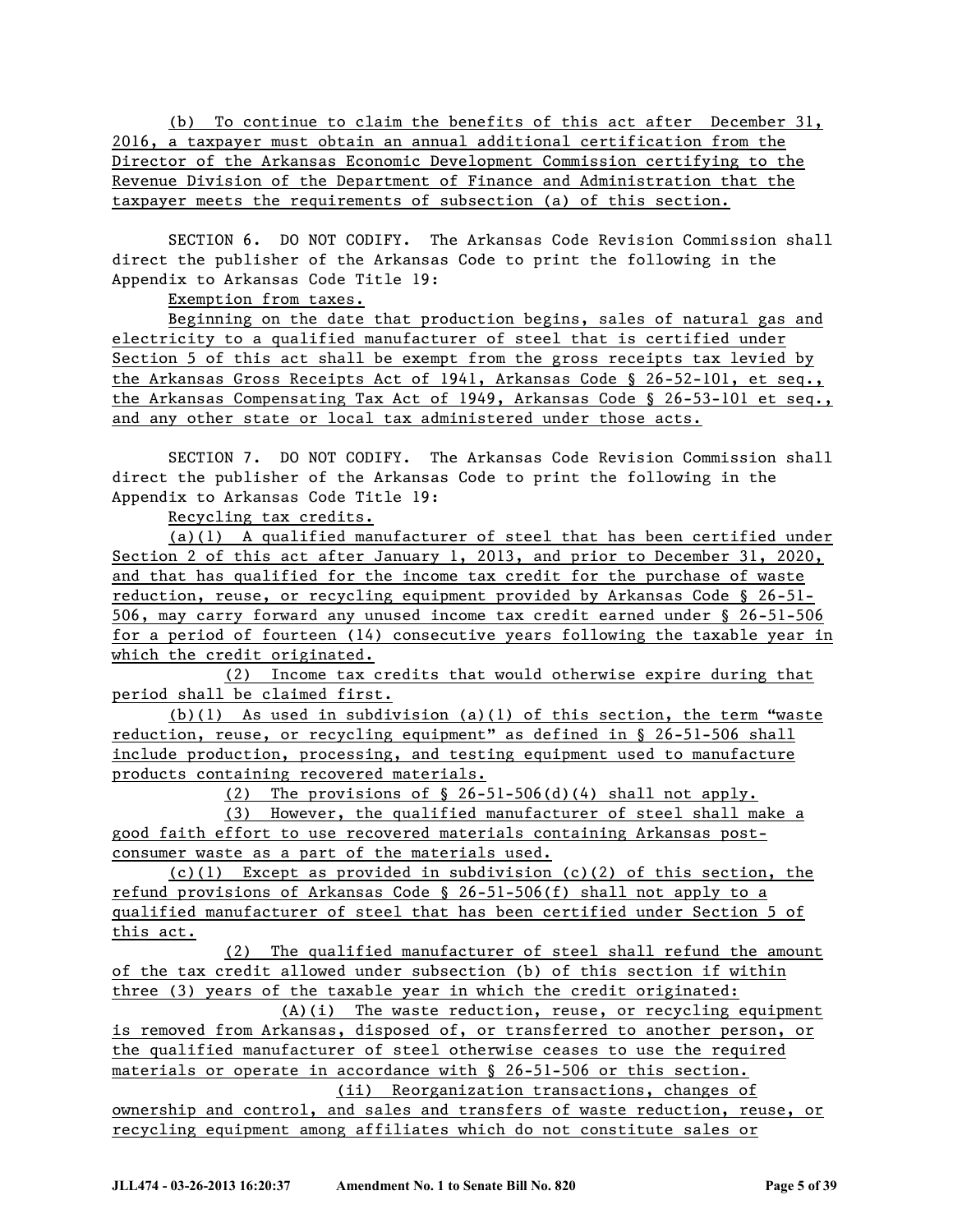transfers to a third-party purchaser shall not be considered disposals, transfers, or cessations of use for purposes of § 26-51-506 or this section; or

## (B) The Director of the Arkansas Department of

Environmental Quality finds that the qualified manufacturer of steel has operated the waste reduction, reuse, or recycling equipment in a manner which demonstrates a pattern of intentional failure to comply with final administrative or judicial orders which clearly indicates a disregard for environmental regulation.

(3) If the provisions of subsection (c) of this section apply, the qualified manufacturer of steel shall refund the amount of the allowed tax credit claimed by the qualified manufacturer of steel which exceeds the following amounts:

(A) Within the first taxable year, zero dollars (\$0.00);

(B) Within the second taxable year, an amount equal to thirty-three percent (33%) of the amount of credit allowed; and

(C) Within the third taxable year, an amount equal to sixty-seven percent (67%) of the credit allowed.

 $(4)$  Any refund required by subdivision  $(c)(2)(A)$  of this section shall apply only to the credit given for the particular waste reduction, reuse, or recycling equipment to which that subdivision applies.

(5) A qualified manufacturer of steel that is required to refund part of a credit pursuant to this section shall no longer be eligible to carry forward any amount of that credit which had not been used as of the date the refund is required.

(6) A qualified manufacturer of steel aggrieved by a decision of the Director of the Arkansas Department of Environmental Quality under this section may appeal to the Arkansas Pollution Control and Ecology Commission through administrative procedures adopted by the commission and to the courts in the manner provided in Arkansas Code §§ 8-4-222 — 8-4-229.

(d) In the case of a qualified manufacturer of steel that is one (1) of the following, the amount of the credit determined for any taxable year shall be apportioned between the estate or trust and the beneficiaries on the basis of the income of the estate or trust allocable to each, and any beneficiary to whom any amount has been apportioned under this act shall be allowed, subject to the limitations contained in this act, a credit under this act for that amount:

(1) A proprietorship, partnership, limited liability company, or other business organization treated as a proprietorship or partnership for tax purposes, the amount of the credit determined under this act for any taxable year shall be apportioned to each proprietor, partner, member, or other owner in proportion to the amount of income from the entity which the proprietor, partner, member, or other owner is required to include in gross income or as otherwise provided for in the applicable ownership or operating agreements if at least one of the proprietor, partner, member or other owner of the organization is a public retirement system of the State of Arkansas;

(2) A Subchapter S corporation, the amount of credit determined shall be apportioned to each Subchapter S corporation shareholder in proportion to the amount of income from the entity which the Subchapter S corporation shareholder is required to include as gross income or as otherwise provided for in the applicable ownership or operating agreements if at least one of the proprietor, partner, member or other owner of the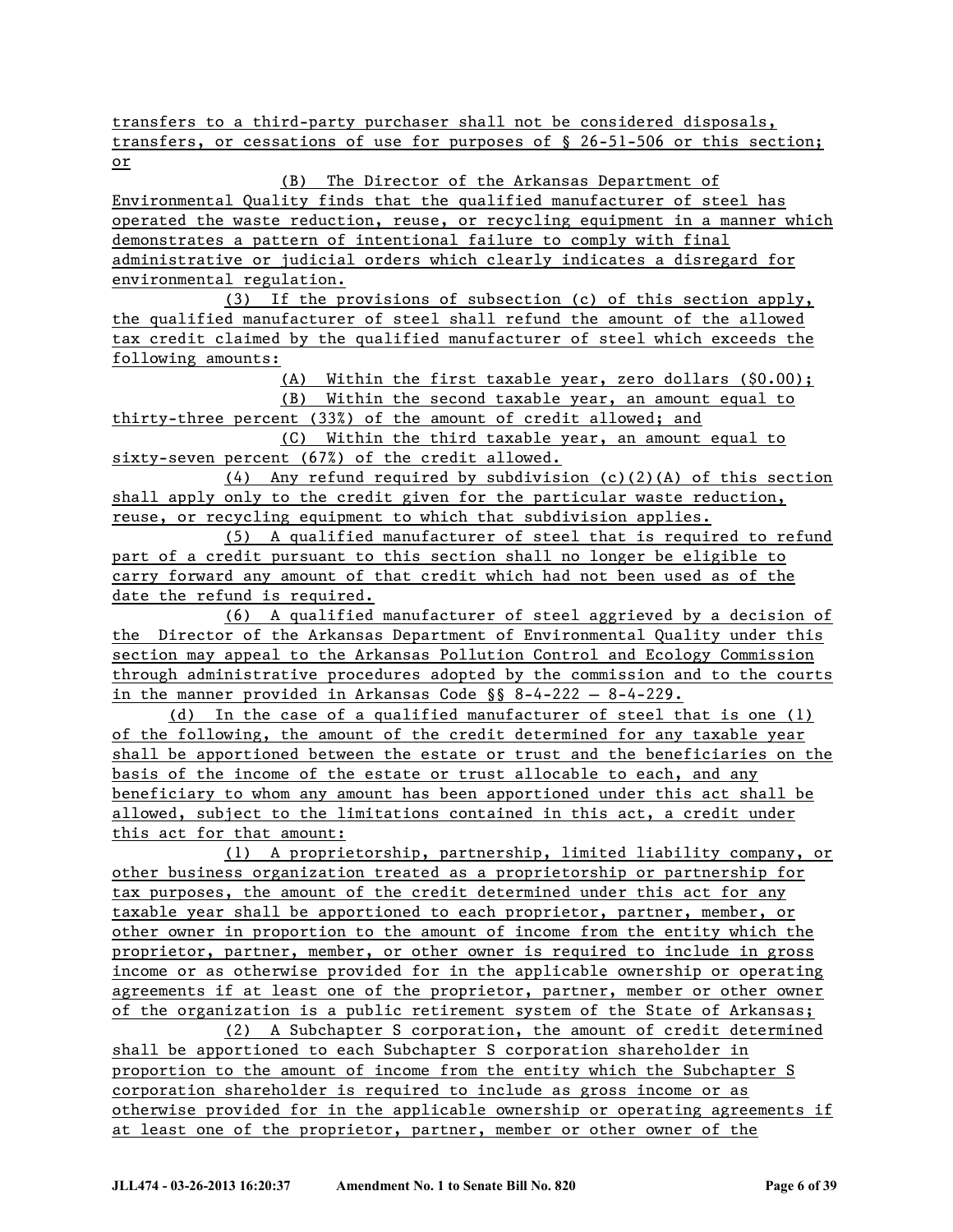organization is a public retirement system of the State of Arkansas; or (3) An estate or trust.

SECTION 8. DO NOT CODIFY. The Arkansas Code Revision Commission shall direct the publisher of the Arkansas Code to print the following in the Appendix to Arkansas Code Title 19:

Amendment 82 Agreement Between The State Of Arkansas And Big River Steel, LLC.

AMENDMENT 82 AGREEMENT

Between

THE STATE OF ARKANSAS

And

BIG RIVER STEEL, LLC

Dated as of MARCH , 2013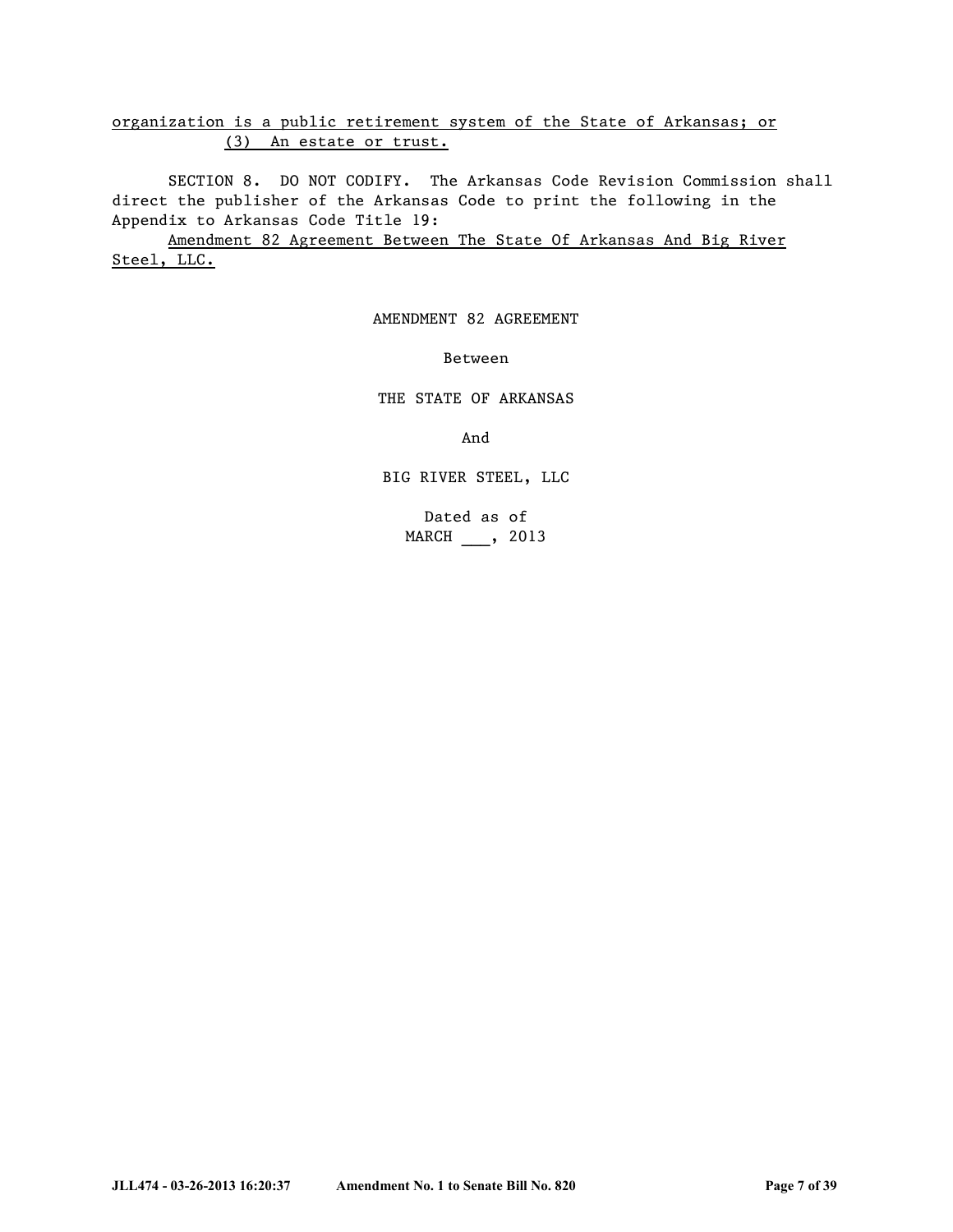#### AMENDMENT 82 AGREEMENT

THIS AMENDMENT 82 AGREEMENT ("Agreement") is made and entered into by and between the State of Arkansas (the "State"); and Big River Steel, LLC, a limited liability company organized pursuant to the laws of the State of Delaware (the "Sponsor").

#### W-I-T-N-E-S-S-E-T-H

For valuable consideration, the receipt and adequacy of which are hereby acknowledged, the Parties, intending to be legally bound, agree as follows:

1. Definitions. For purposes of this Agreement, the following terms and variations thereof (including the singular, plural, and possessive and the past, present, and future tense) shall have the following meanings:

"Act" shall mean and refer to the Arkansas Amendment 82 Implementation Act, A.C.A. § 15-4-3201 et seq., as amended through 2012.

"Actual Project Capital Expenditures" shall mean and refer to the total of: (a) the Qualifying Site Preparation Costs, including Piling Costs, and the Infrastructure Costs actually invested by, or on behalf of, the Sponsor at the Project Site; and (b) any amounts paid by or received from the City of Osceola, Arkansas or Mississippi County, Arkansas with respect to the acquisition and lease of the Project Site.

"Advantage Arkansas Agreement" shall mean and refer to a Financial Incentive Agreement with the State for job creation tax credits as required pursuant to A.C.A. § 15-4-2705.

"Advantage Arkansas Program" shall mean and refer to the job creation tax credit program established by the Consolidated Incentive Act.

"Agreement" shall mean and refer to this Amendment 82 Agreement.

"Amendment 82" shall mean and refer to Amendment 82 to the Constitution of the State of Arkansas of 1874.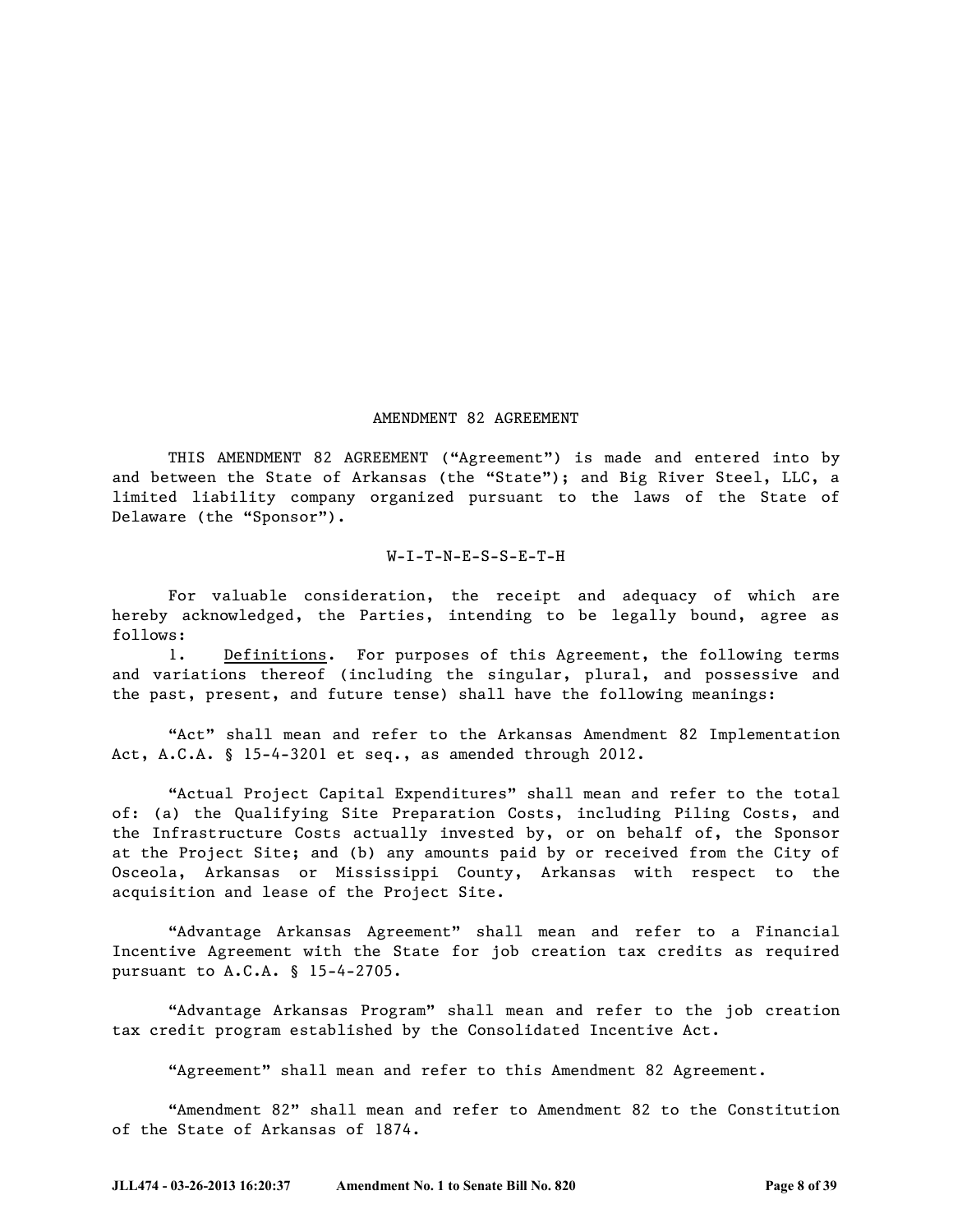"Amendment 82 Financing" shall mean and refer to the funds to be provided by the State to, or for the benefit of, the Sponsor pursuant to the Grants and the Incentive Loan and the funds allocated to the reasonable and necessary closing costs and expenses of the State.

"Amendment 82 Requirements" shall mean and refer to the provisions of Amendment 82 and the Act, and other requirements imposed by legislation approving this Agreement.

"Announced Controlling Party" shall mean and refer to the Person who shall be proposed to be the successor to the Sponsor with respect to the Project following a Change of Control Event.

"Authority" shall mean and refer to the Arkansas Development Finance Authority or any other agency of the State which succeeds by statutory enactment to the rights and obligations assigned to the Authority pursuant to this Agreement.

"Bonds" shall mean and refer to the general obligation bonds issued by the State pursuant to the Amendment 82 Requirements in an amount not exceeding One Hundred Twenty-five Million Dollars (\$125,000,000.00) for the Amendment 82 Financing.

―Capital Commitments‖ shall mean and refer to: (a) the written commitments obtained by the Sponsor for private equity investments; (b) various other forms of capital including term loans and working capital financing; (c) written commitments obtained by the Sponsor for infrastructure; (c) incentives from the State including the Amendment 82 Financing and the incentives described in Section 8, but not those incentives described in Sections 9 and 10; (d) other incentives including amounts paid by or received from the City of Osceola, Arkansas or Mississippi County, Arkansas with respect to the acquisition and lease of the Project Site; and (e) other forms of financing, exclusive of the Amendment 82 Financing.

―Capital Commitment Documents‖ shall mean and refer to any documents evidencing the Capital Commitments and any such other documents, records, and other information as are reasonably necessary to describe the nature, terms and conditions, and amount or value of the Capital Commitments.

―Change of Control Event‖ shall have the meaning set forth in the Inter-Creditor Agreement that, when taken as a whole, is no less favorable to the State than a definition which includes the following events: (a) the sale or disposition of all or substantially all of the assets of the Project to a Non-related Entity; and (b) all such other events as may be defined in the Inter-Creditor Agreement.

"Chief Fiscal Officer" shall have the meaning set forth in the Act.

―Closing Date‖ shall mean and refer to the date of the issuance of the Bonds.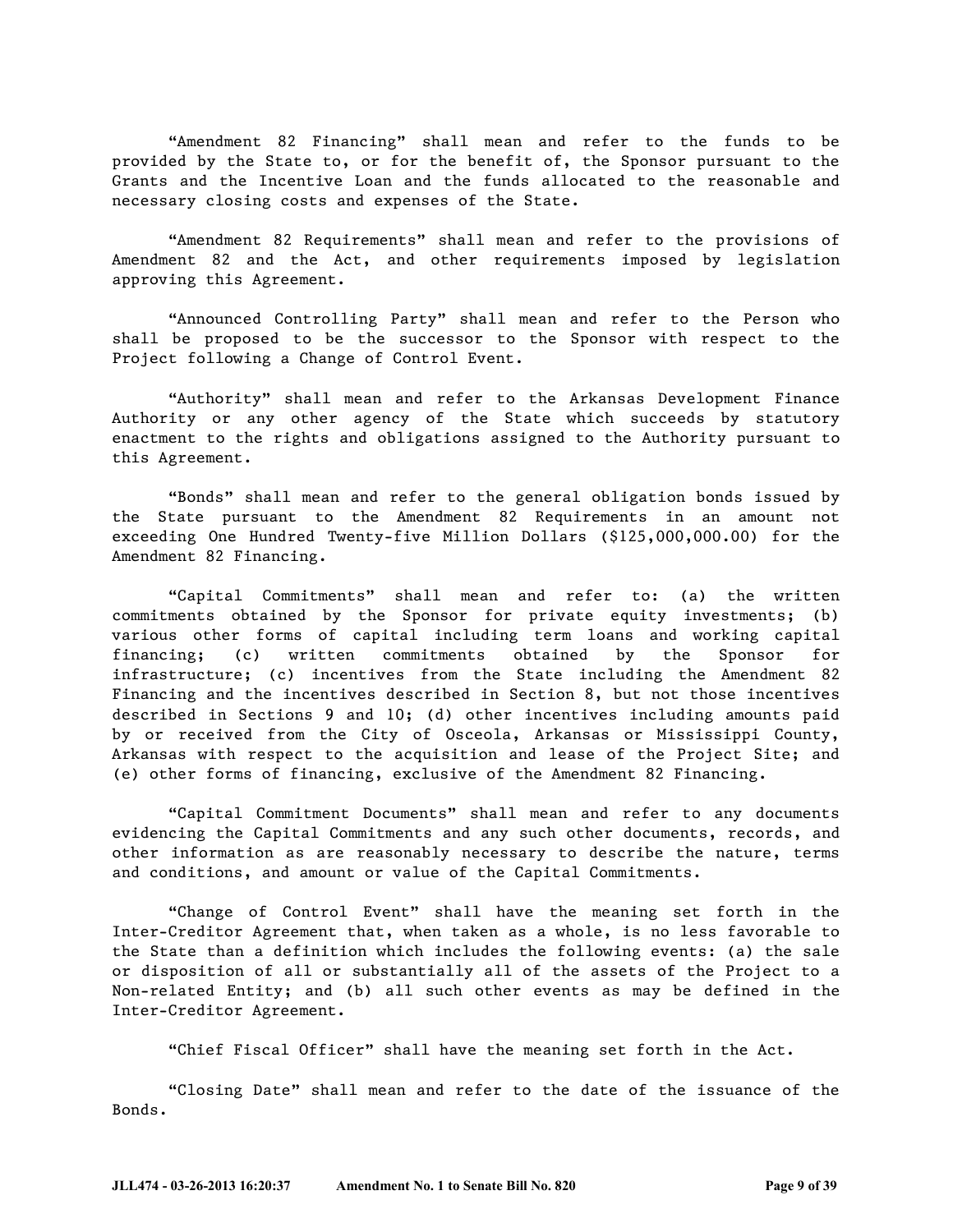―Commission‖ shall mean and refer to the Arkansas Economic Development Commission or any other agency of the State which succeeds by statutory enactment to the rights and obligations assigned to the Commission pursuant to this Agreement.

―Compensation Target‖ shall mean and refer to an average annual compensation with respect to the Direct Positions and Independent Direct Positions designated by the Sponsor of Seventy-five Thousand Dollars (\$75,000.00) per year, excluding any non-cash benefits.

―Confidential Business Information‖ shall have the meaning set forth in Section 15.

―Consolidated Incentive Act‖ shall mean and refer to the Consolidated Incentive Act of 2003, A.C.A. § 15-4-2701 et seq., as amended.

―Department‖ shall mean and refer to the Arkansas Department of Finance and Administration.

―Development Plan‖ shall mean and refer to the plans attached to Exhibit 1.

"Direct Positions" shall mean and refer to those employees: (a) who shall be designated by the Sponsor; (b) who shall hold Full Time Positions; and (c) who shall work directly for the Sponsor or a Related Entity at the Facility or on the Project Site.

―Employment Target‖ shall mean and refer to at least five hundred twenty-five (525) New Full Time Positions through either Direct Positions or Independent Direct Positions at the Facility or on the Project Site.

"Escrow Account" shall mean and refer to any interest earning escrow account administered by the Escrow Agent pursuant to an Escrow Agreement.

―Escrow Agent‖ shall mean and refer to any Person appointed by the State as an escrow agent with respect to funds or items to be held or disbursed by the State pursuant to the terms and conditions of this Agreement.

"Escrow Agreement" shall mean and refer to any escrow agreement with any Escrow Agent.

"Exhibit" shall mean and refer to an exhibit specifically referred to in this Agreement that shall be either attached to this Agreement or delivered by a Party in conjunction with the execution and delivery of this Agreement.

"Facility" shall mean and refer to the Mini Mill steel manufacturing facility and all related buildings and infrastructure to be acquired, developed, constructed, and operated at the Project Site as generally described in the Development Plan.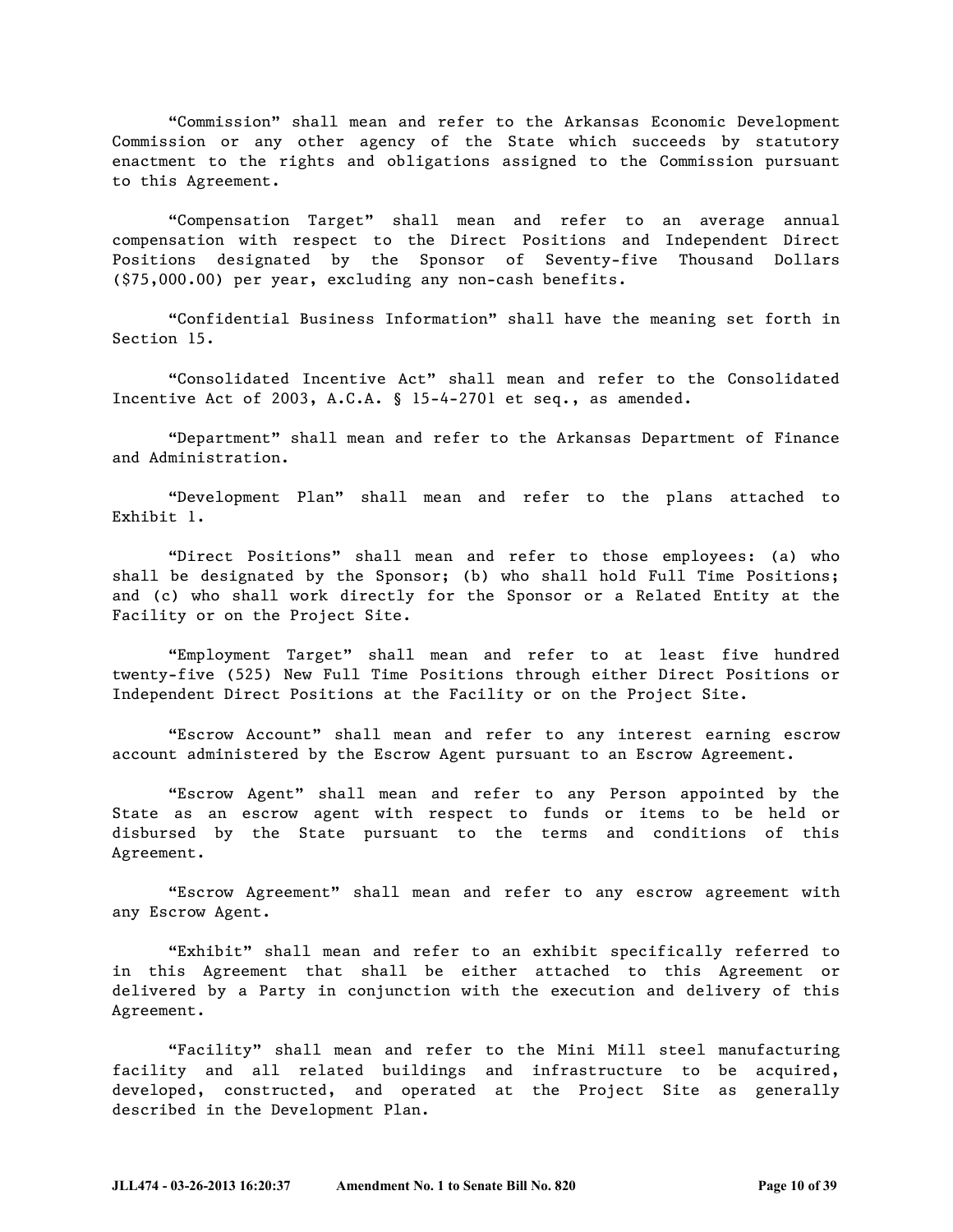―Financial Incentive Agreement‖ shall mean and refer to the financial incentive agreements described in the Consolidated Incentive Act.

―Full Time Position‖ shall mean, when referring to a position or job, a position or job filled for at least nine (9) months during a calendar year with an average of at least thirty (30) hours of work each week.

"General Assembly" shall mean and refer to the Senate and the House of Representatives of the State.

―Governmental Authority‖ shall mean and refer to any executive, legislative, or judicial branch, or any agency, department, board, commission, council, court, tribunal, official, task force, or other authority exercising governmental powers of the United States of America or the State.

"Governor" shall mean and refer to the Governor of the State.

―Grants‖ shall mean and refer collectively to the cash grant for Qualifying Site Preparation Costs as described in Section 6.2 and the cash grant for Piling Costs as described in Section 6.3.

"Incentive Loan" shall mean and refer to the loan of money as described in Section 6.4.

"Incentive Loan Collateral" shall mean and refer to that part of the Infrastructure described in Exhibit 2 and all accessions, substitutions, and replacements thereto or thereof, whether now owned or hereafter acquired and all proceeds thereof whether of the same or different class.

"Incentive Loan Documents" shall mean and refer to the promissory note, security agreement, mortgage, financing statement, fixture statement, and other documents entered into between the Authority and the Sponsor with respect to the Incentive Loan.

"Independent Direct Positions" shall mean and refer to those employees and independent contractors of Non-related Entities who shall be designated by the Sponsor and who hold Full Time Positions at the Facility or on the Project Site with the primary objective of providing any of the following products and services necessary to the operation, maintenance, or repair of any part of the Project: (1) slag handling operations; (2) oxygen and hydrogen production operations; (3) roll shop operations; (4) maintenance shop operations; (5) scrap handling and processing operations; (6) material management operations; (7) logistic operations; (8) site maintenance; or (9) any other support services at the Facility or on the Project Site as approved by the Commission.

"Infrastructure" shall mean and refer to the buildings, fixtures, machinery, and equipment acquired, developed, constructed, and operated at the Project Site and includes the Facility.

"Infrastructure Costs" shall mean and refer to the costs and expenses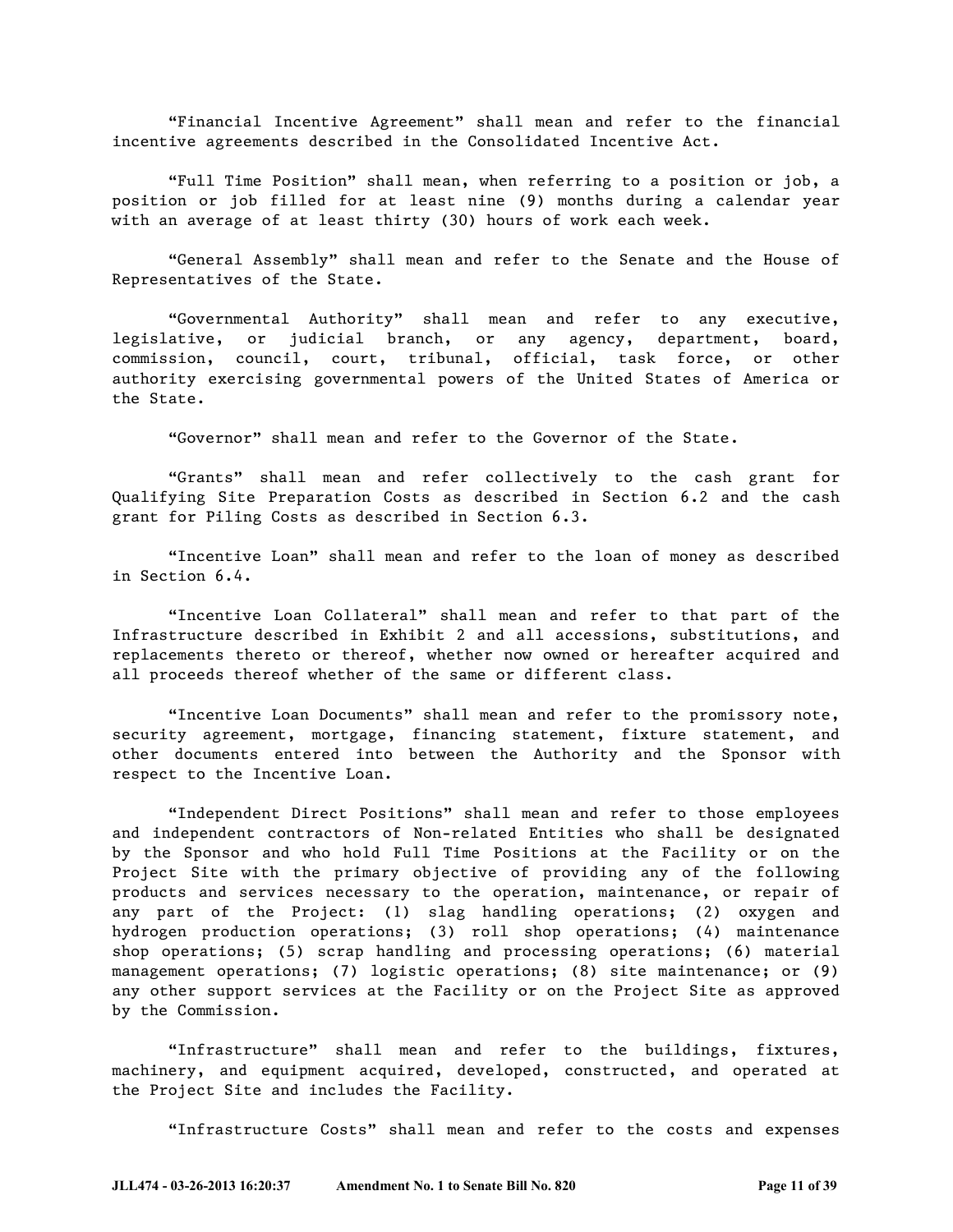paid or incurred by, on behalf of, the Sponsor with respect to the acquisition, development, construction of the Infrastructure at the Project Site, but shall not include any amounts paid by or received from the City of Osceola, Arkansas or Mississippi County, Arkansas.

―Inter-Creditor Agreement‖ shall mean and refer to the inter-creditor agreement among the Authority and all Senior Term Lenders to the Project and all other Persons who may claim any interest in the Incentive Loan Collateral and certain other Persons.

―Investment Requirement‖ shall mean and refer to the obligation of the Sponsor, as described in this Agreement, to make a minimum capital investment of One Billion Twenty-three Million Five Hundred Ninety Thousand Dollars (\$1,023,590,000.00) in Actual Project Capital Expenditures.

"Investment Threshold" shall mean and refer to the investment by the Sponsor of a minimum of Two Hundred Fifty Million Dollars (\$250,000,000.00) in Actual Project Capital Expenditures for the use and benefit of the Project at the Project Site.

―Joint Marketing Agreement‖ shall mean and refer to the joint marketing agreement to be entered into between the Commission and the Sponsor prior to the Closing Date.

―Letter of Commitment‖ shall mean and refer to the letter of commitment entered into pursuant to the Amendment 82 Requirements between the Commission and the Sponsor as of January 28, 2013.

"Mini Mill" shall mean and refer to the steel manufacturing facility to be acquired, developed, constructed, and operated at the Project Site as generally described in the Development Plan.

"New Full Time Position" shall mean and refer to a permanent Full Time Position at the Facility or the Project Site that was created after the date of this Agreement.

"Non-related Entity" shall mean and refer to any Person that shall not meet the definition of a Related Entity.

―Office of Economic and Tax Policy‖ shall mean and refer to the Office of Economic and Tax Policy of the Arkansas Bureau of Legislative Research.

"Party" shall mean and refer to either or both of the State and the Sponsor.

"Person" shall mean and refer to any Party, individual, entity, corporation, company, association, limited liability company, joint venture, general partnership, limited partnership, organization, Governmental Authority, revocable trust, irrevocable trust, estate, personal representative, executor, trustee, receiver, liquidator, or other person.

"Piling Costs" shall mean and refer to those Qualifying Site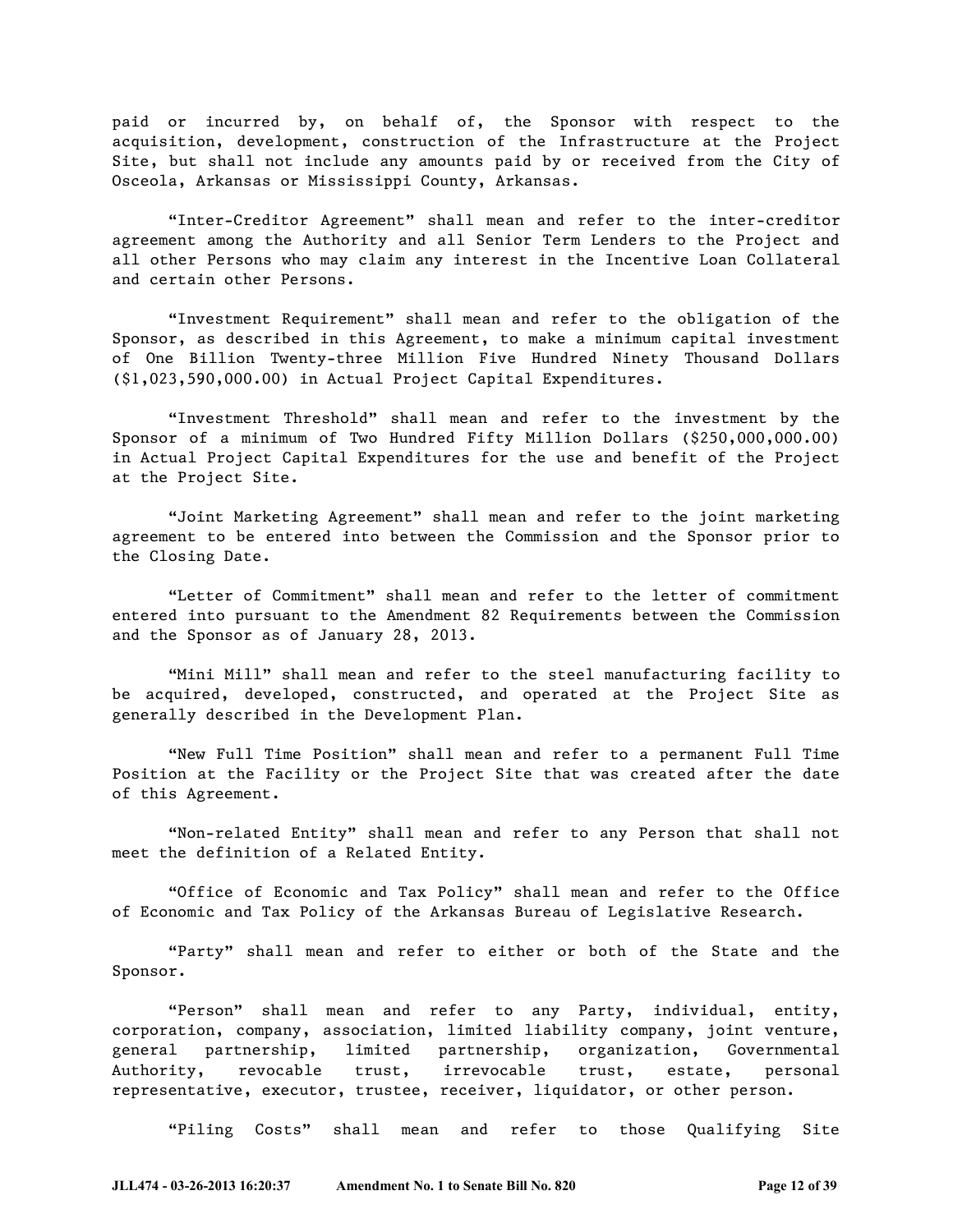Preparation Costs directly related to that part of the Facility on which the Mini Mill shall be situated and that shall be necessary for subsurface stabilization of the Mini Mill. "Piling Costs" include costs and expenses related to piling, subsurface stabilization, engineering, grading, footers, dewatering, excavation and foundation preparation, all installation, material and labor costs and expenses directly related to the foregoing, and all other necessary subsurface stabilization costs and expenses incidental to the Piling Costs.

―Position Creation Requirement‖ shall mean and refer to the obligation of the Sponsor, as described in this Agreement, to achieve and maintain the Employment Target and the Compensation Target.

―Preliminary Period‖ shall mean and refer to a term of thirty-six (36) months commencing on the Closing Date and continuing until the third anniversary thereof.

"Project" shall mean and refer to the acquisition, development, construction, and operation of the Facility at the Project Site in a manner that shall satisfy the Investment Requirement and that shall achieve and maintain the Position Creation Requirement.

"Project Site" shall mean and refer to the location of the Project in Mississippi County, Arkansas as described in Exhibit 3.

―Qualified Amendment 82 Project‖ shall have the meaning set forth in the Act.

―Qualifying Site Preparation Costs‖ shall mean and refer to the following costs and expenses of the Project at the Project Site: removal of trees, removal of structures, site clearing activities, grubbing, grading, environmental remediation costs, excavation and other earthwork, fill dirt, compaction, erosion control, installation of drainage and storm water detention, fencing, installation of temporary and permanent internal roads, footers and building foundations, on-site rail installation, on-site public infrastructure improvements or construction, engineering costs, and any other costs and expenses incidental to the Project that shall be eligible for Amendment 82 Financing and that shall be approved by the State.

"Recycling Credit Legislation" shall mean and refer to an act to extend the carry-forward of the income tax credit pursuant to the Recycling Equipment Tax Credit Program from three (3) years to fourteen (14) years for steel mills that newly invest at least Five Hundred Million Dollars (\$500,000,000.00) in connection with a facility located in the State of Arkansas and that create at least three hundred (300) New Full Time Positions paying an annual average wage of at least Seventy Thousand Dollars (\$70,000.00).

"Recycling Equipment Tax Credit Program" shall mean and refer to the program with such name established under A.C.A. § 26-51-506.

"Related Entity" shall have the meaning set forth in A.C.A. § 15-4-3202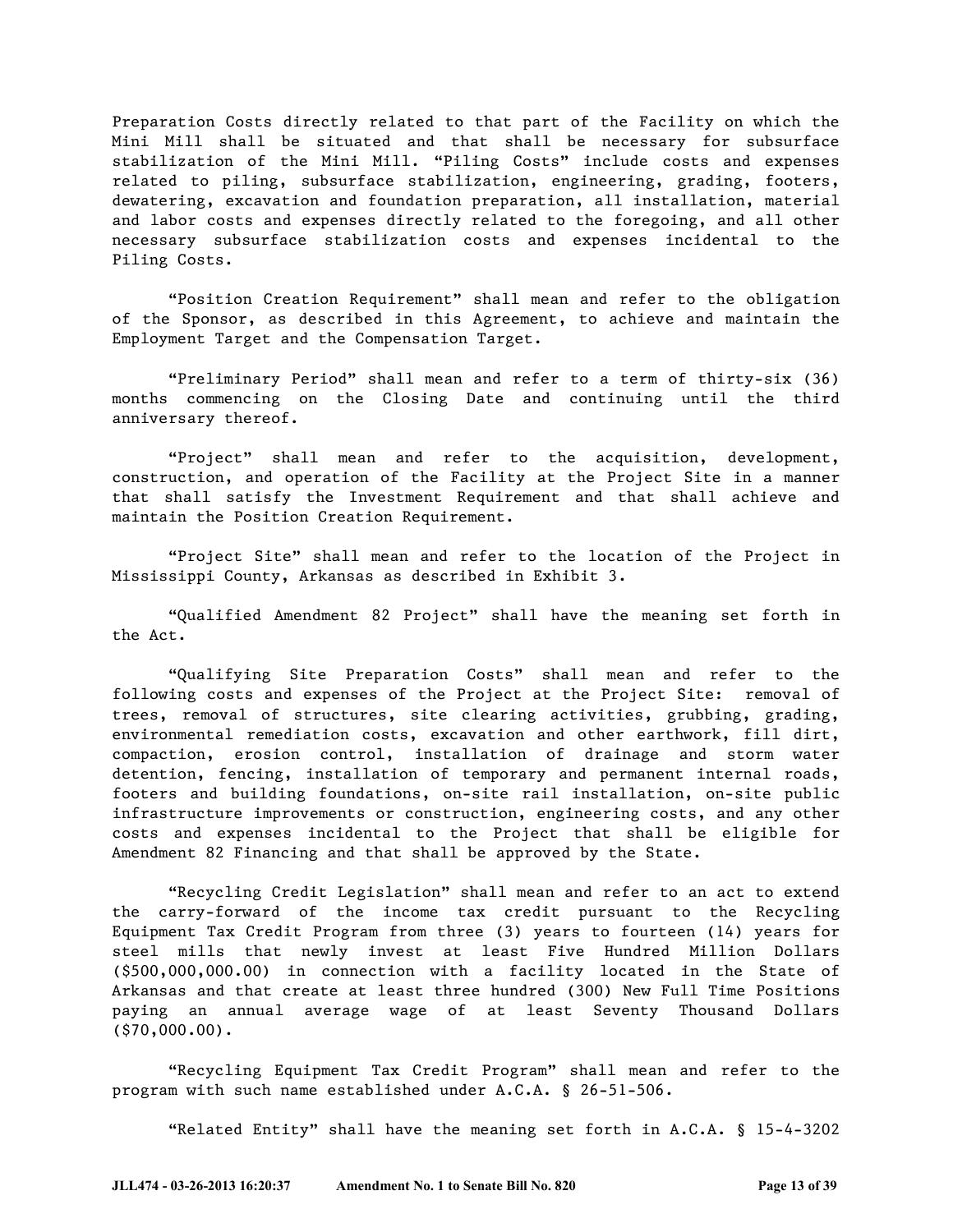(24) (2011 Revision).

"Repayment Calculations" shall mean and refer to the formulae set forth in Section 11 and Section 14 to be used if the Sponsor shall fail to satisfy the Investment Requirement and to achieve and maintain the Position Creation Requirement as set forth in this Agreement.

"Repayment Penalties" shall mean and refer to the penalties payable by the Sponsor as determined by the Repayment Calculations.

"Request for Disbursement" shall mean and refer to a request by the Sponsor with respect to a disbursement of the Grants or the Incentive Loan in the form to be reasonably approved by the State and the Sponsor.

"Senior Term Lenders" shall mean and refer to those senior secured term lenders to the Project who shall be required to join as a party to the Inter-Creditor Agreement, as reasonably determined by the Authority and the Sponsor.

"Sponsor" shall mean and refer to Big River Steel, LLC, a limited liability company organized pursuant to the laws of the State of Delaware.

"State" shall mean and refer to the State of Arkansas.

―Tax Back Program‖ shall mean and refer to the investment tax incentives program established by the Consolidated Incentive Act at A.C.A. § 15-4-2706.

―Termination Date‖ shall mean and refer to June 30, 2014.

―Test Date‖ shall mean and refer to the date on which the Preliminary Period shall expire and the anniversary of such date during each year of the Testing Period.

"Testing Period" shall mean and refer to a term of fifteen (15) years commencing upon the expiration of the Preliminary Period and continuing until the eighteenth  $(18<sup>th</sup>)$  anniversary of the Closing Date.

―Training Agreement‖ shall mean and refer to the training agreement to be entered into between the Commission and the Sponsor with respect to the assistance to be provided by the Commission to the Sponsor in the recruitment and training of employees and independent contractors.

―Utility Tax Legislation‖ shall mean and refer to an act to provide a full exemption of state sales taxes associated with the sale of natural gas and electricity for use directly in the manufacturing process of steel mills that newly invest at least Five Hundred Million Dollars (\$500,000,000.00) and create at least three hundred (300) New Full Time Positions paying an annual average wage of at least Seventy Thousand Dollars (\$70,000.00).

2. Project. Subject to the terms and conditions of this Agreement, the Sponsor shall: (a) acquire, develop, construct, and operate the Facility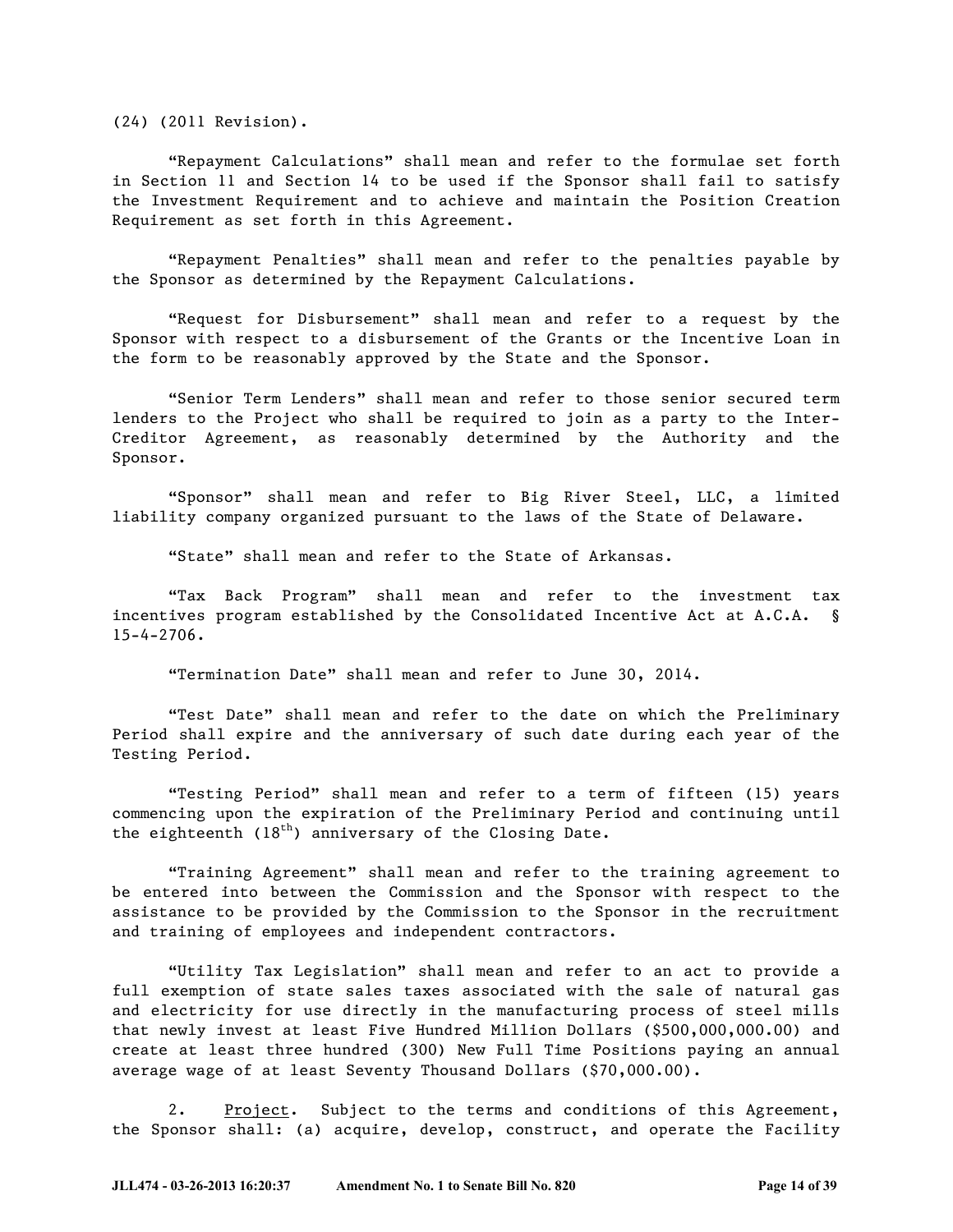at the Project Site; (b) satisfy the Investment Requirement prior to the expiration of the Preliminary Period; (c) achieve the Position Creation Requirement prior to the expiration of the Preliminary Period; and (d) maintain the Position Creation Requirement during the Test Period. The Facility shall be acquired, developed, and constructed as generally described in the Development Plan.

#### 3. Investment Requirement.

3.1. Capital Commitments. The Project shall require a minimum capital investment at the Project Site in Actual Project Capital Expenditures of at least the Investment Requirement. The Sponsor shall satisfy the Investment Requirement by no later than the expiration of the Preliminary Period. Prior to the Termination Date, the Sponsor shall raise Capital Commitments in the form of private equity investments of a minimum of Three Hundred Million Dollars (\$300,000,000.00), and the Sponsor shall obtain other Capital Commitments.

3.2. Escrow of Capital Commitments. When the Sponsor shall have raised such minimum of Capital Commitments in the form of private equity investments and shall have obtained such other Capital Commitments to satisfy the Investment Requirement as described in Section 3.1, the Sponsor shall: (a) deposit into escrow with the Escrow Agent cash or irrevocable letters of credit with a total value of at least Three Hundred Million Dollars (\$300,000,000.00); (b) provide a written summary to the Commission and the Authority of the other Capital Commitments as shall be necessary to satisfy the Investment Requirement; and (c) provide a copy of all of the Capital Commitment Documents to the Commission and the Authority. The Sponsor shall reasonably cooperate with the Commission and the Authority with respect to any review of the Capital Commitment Documents. If the Commission and the Authority shall reasonably determine that the Capital Commitments and the proceeds of the Bonds shall not provide the Sponsor with sufficient financial capability to satisfy the Investment Requirement by the expiration of the Preliminary Period, the Commission and the Authority shall provide written notice thereof to the Sponsor within five (5) business days from the receipt of the Capital Commitment Documents, and the Sponsor shall have until the Termination Date to raise Capital Commitments in the form of private equity investments and to obtain other Capital Commitments to satisfy the Investment Requirement. If the Commission and the Authority shall reasonably determine that the Capital Commitments and the proceeds of the Bonds shall provide the Sponsor with the sufficient financial capability to satisfy the Investment Requirement by the expiration of the Preliminary Period, the Commission and the Authority shall send written notice thereof to the Sponsor and the Closing Date and the issuance of the Bonds shall be scheduled for a date within fifteen (15) calendar days after receipt of all the Capital Commitment Documents by the Commission and the Authority.

3.3. Local Investment. Prior to the expiration of the Preliminary Period, the Sponsor shall use its reasonable efforts to spend Two Hundred Fifty Million Dollars (\$250,000,000.00) for products and services from vendors and suppliers based in the State.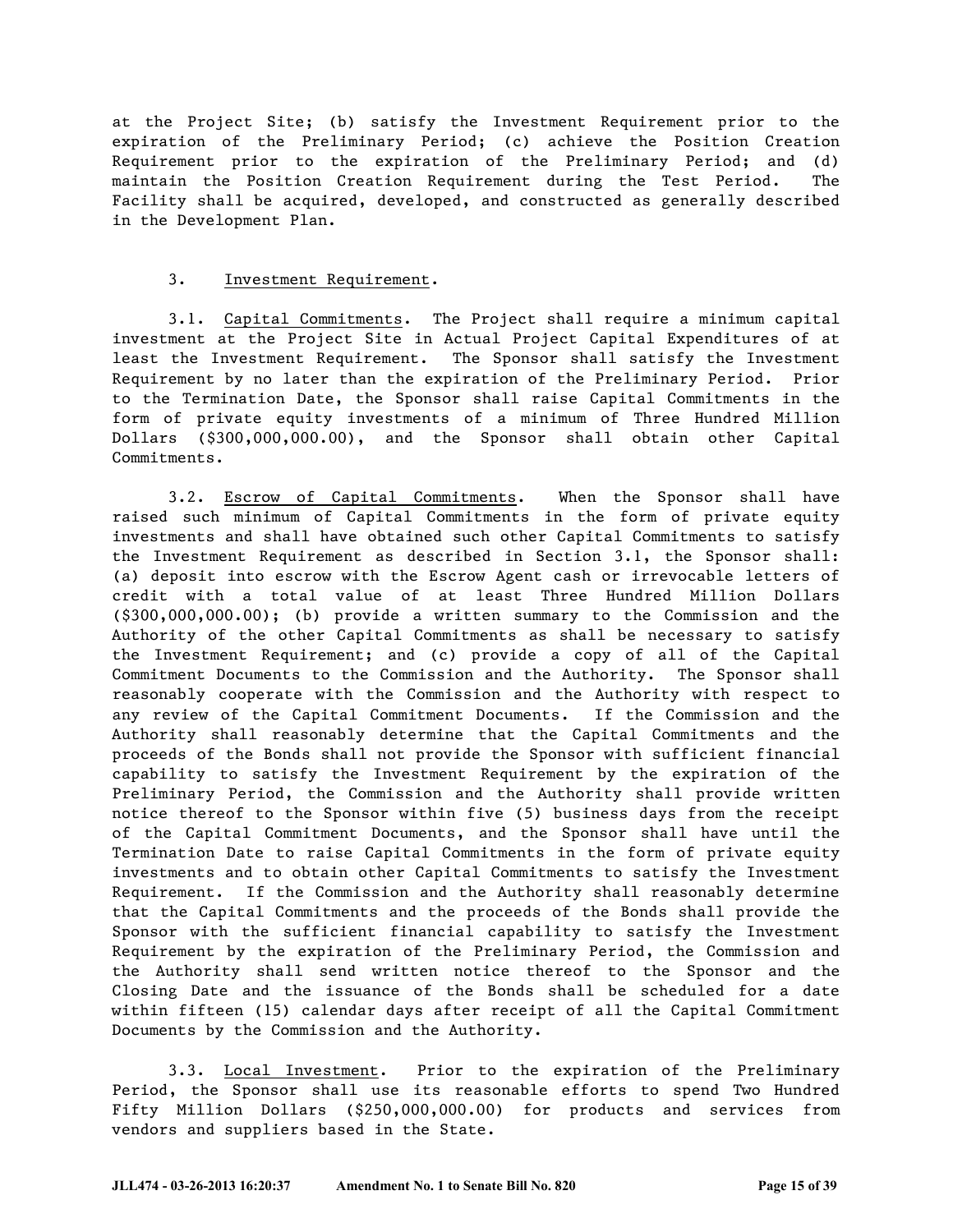4. Position Creation Requirement. Prior to the expiration of the Preliminary Period, the Sponsor shall achieve the Employment Target and the Compensation Target through either Direct Positions or Independent Direct Positions. During the Testing Period, the Sponsor shall maintain the Employment Target and the Compensation Target through either Direct Positions or Independent Direct Positions. The New Full Time Positions required by the Position Creation Requirement shall include those Direct Positions and Independent Direct Positions designated by the Sponsor. The Employment Target and the Compensation Target may be satisfied through a combination of Direct Positions and Independent Direct Positions which constitute Full Time Positions during the calendar year in question.

5. Time Periods.

5.1. Closing Date. The Parties anticipate that the Closing Date shall occur prior to December 31, 2013, but the Closing Date may occur on any date prior to the Termination Date.

5.2. Project Schedule. The acquisition, development, and construction of the Project by the Sponsor is currently scheduled to commence promptly following the Closing Date, and is currently scheduled to be substantially completed within twenty-four (24) months after the Closing Date. The Sponsor currently anticipates that commercial production by the Facility shall commence approximately twenty-four (24) months after the Closing Date.

5.3. Termination. In the event the conditions to Closing set forth in Sections 12 and 13 of this Agreement shall have not been satisfied or waived on or before the Termination Date, either the State or the Sponsor may send written notice of termination to the other Party and thereafter the Parties shall have no further obligations pursuant to this Agreement and the Sponsor shall no longer be required to satisfy the Investment Requirement and to achieve and maintain the Position Creation Requirement.

5.4. Preliminary Period. The Preliminary Period is intended to be the period during which the acquisition, development, and construction of the Project shall be completed. The Sponsor shall satisfy the Investment Requirement and shall achieve the Position Creation Requirement not later than the expiration of the Preliminary Period.

5.5. Testing Period. The Testing Period is intended to be the period during which the compliance with the Position Creation Requirement may be evaluated and during which the Repayment Penalties may be imposed. The Sponsor shall maintain the Position Creation Requirement during the Testing Period.

5.6. Other Periods. Except as provided in this Agreement with respect to the Investment Requirement and the Position Creation Requirement, the Sponsor shall comply with the terms and conditions of this Agreement commencing as of the date of this Agreement and continuing until the expiration of the Testing Period. The Sponsor hereby waives any right to extend any time period specified in this Agreement as set forth in A.C.A. §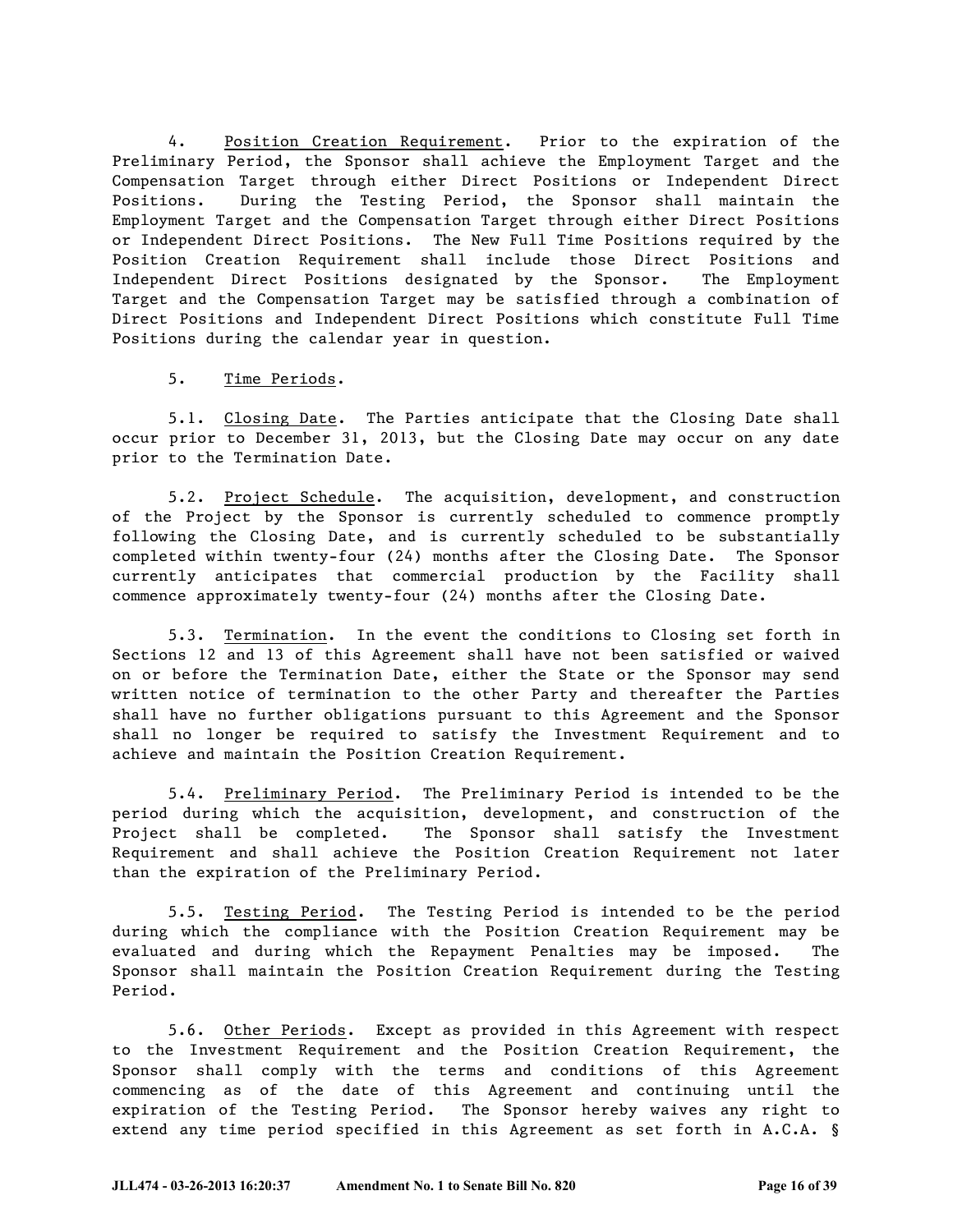15-4-3206.

#### 6. Amendment 82 Financing.

6.1. Bonds. Subject to the terms and conditions of this Agreement and the Amendment 82 Requirements, the State shall provide funding from the Amendment 82 Financing to, or for the benefit of, the Sponsor in an aggregate amount up to One Hundred Twenty Million Dollars (\$120,000,000.00). The Amendment 82 Financing shall be funded through issuance of the Bonds in an amount not exceeding One Hundred Twenty-five Million Dollars (\$125,000,000.00) in the aggregate. The Bonds shall be in such denominations and series and upon such terms and conditions as determined by the Authority, in its sole and absolute discretion. The Bonds shall be direct general obligations of the State for the payment of debt service on which the full faith and credit of the State shall be pledged. The Bonds shall be payable from gross general revenues or special revenues appropriated by the General Assembly.

6.2. Grant for Qualifying Site Preparation Costs. From the proceeds of the Bonds, the State shall fund to, or for the benefit of, the Sponsor a cash grant in the amount of Fifty Million Dollars (\$50,000,000.00) for payment or reimbursement of Qualifying Site Preparation Costs.

6.3. Grant for Piling Costs. From the proceeds of the Bonds, the State shall fund to, or for the benefit of, the Sponsor an additional cash grant in an amount up to Twenty Million Dollars (\$20,000,000.00) for reimbursement of Piling Costs. Reimbursement by the State for Piling Costs shall be: (a) on a matching basis in which the State shall reimburse the Sponsor one-half (1/2) of eligible Piling Costs paid by the Sponsor; and (b) the maximum amount of Piling Costs to be reimbursed by the State shall be limited to not more than Twenty Million Dollars (\$20,000,000.00) out of a total of Forty Million Dollars (\$40,000,000.00) or more of Piling Costs.

6.4. Incentive Loan. Subject to the terms and conditions of this Agreement and the Incentive Loan Documents, the Authority shall make the Incentive Loan to the Sponsor as follows:

(a) Amount Funded; Principal Amount. In order to fund the Incentive Loan and in consideration of the Sponsor's promissory note evidencing the Incentive Loan, the Authority will make available from the Bond proceeds the sum of Fifty Million Dollars (\$50,000,000.00) for disbursement to the Sponsor under Section 7 hereof. The promissory note evidencing the Incentive Loan shall be in a principal amount equal to Fifty Million Dollars (\$50,000,000.00).

(b) Incentive Loan Collateral. The proceeds of the Incentive Loan shall be used solely for the engineering, design, procurement, installation, fabrication, and erection of the Incentive Loan Collateral and related purposes. The Incentive Loan shall be secured by a first priority, perfected, purchase-money lien and security interest in the Incentive Loan Collateral subject to the terms and conditions of the Inter-Creditor Agreement.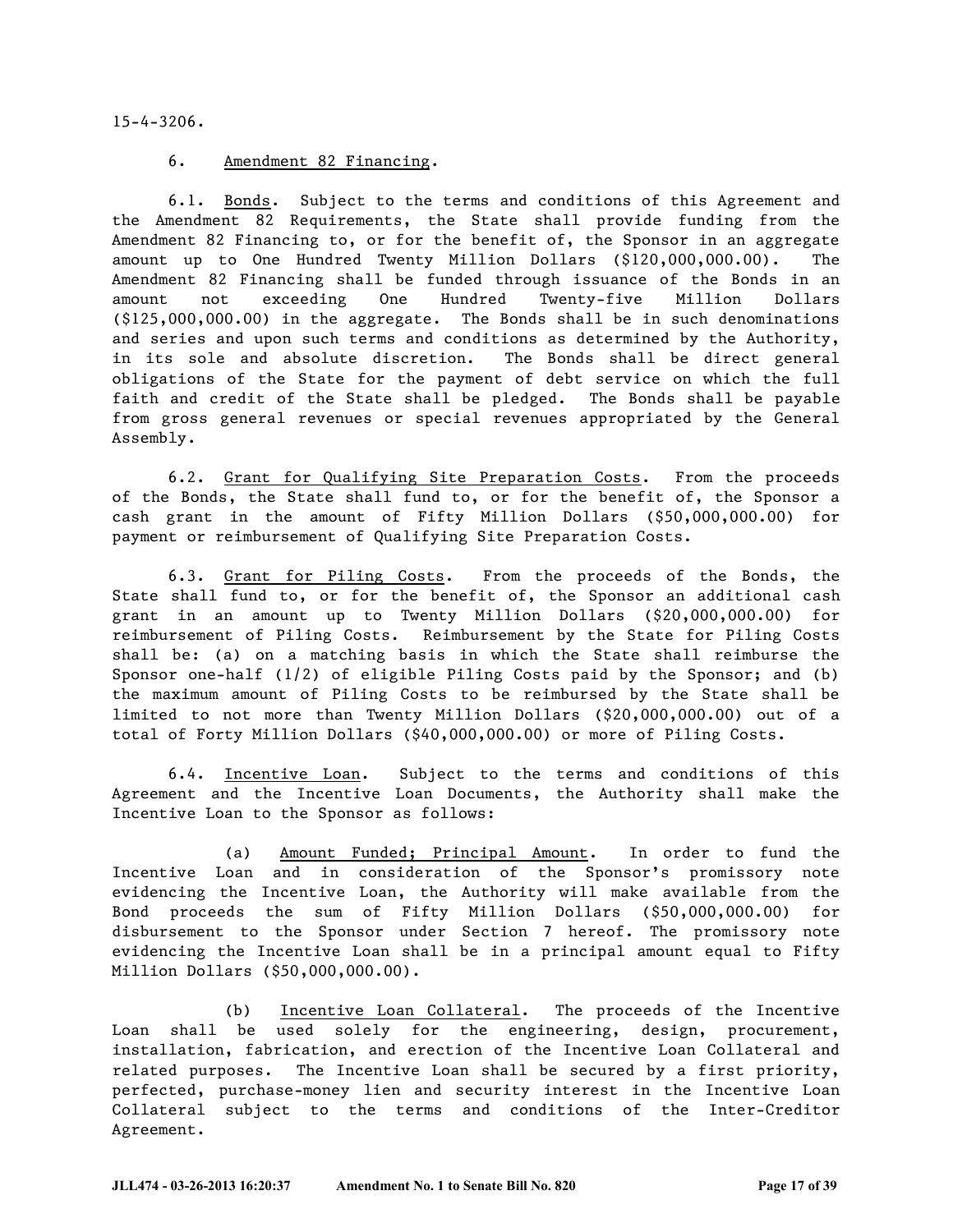(c) Debt Service. Interest will accrue on the Incentive Loan at the rate payable on the Bonds issued to fund the Incentive Loan, beginning twenty-four (24) months after the Closing Date. The payment of principal and interest due on the Incentive Loan shall be structured as nearly as possible to correspond with debt service payments due on the Bonds issued to fund the Incentive Loan (excepting interest accruing on such Bonds during the first twenty-four (24) months following their date of issuance, which shall be fully borne by the State). The first payment of debt service on the Incentive Loan is projected at this time to be due from the Sponsor on the first day of the thirtieth (30th) month following the Closing Date. A debt service schedule detailing the semiannual debt service payments due on the Incentive Loan (and the principal and interest components thereof) will be attached to the promissory note evidencing the Incentive Loan. In no event shall the total debt service payments due on the Incentive Loan or the net present value of such payments exceed the total debt service payments, or the net present value of such payments, due on the Bonds issued to fund the Incentive Loan. For purposes of determining the net present value of such total debt service payments, the total debt service payments will be discounted at a rate equal to the lesser of the true interest cost on the Bonds issued to fund the Incentive Loan or the rate agreed upon by the Authority and the Sponsor with respect to the Bonds issued to fund the Incentive Loan.

(d) Term. The Incentive Loan shall have a term of twenty (20) years commencing on the Closing Date.

(e) Prepayment. The Sponsor may prepay the Incentive Loan in whole or in part without penalty at any time beginning twenty-four (24) months after the Closing Date. The portion of any repayment in part that is attributable to principal shall be applied to satisfy principal component(s) of the Bonds issued to fund the Incentive Loan being redeemed in connection with the prepayment and the Authority shall promptly thereafter provide a revised debt service schedule for approval by the Sponsor and attachment to the promissory note. In the event the Sponsor meets the conditions in this Section 6.4(e) and the Sponsor elects to prepay the Incentive Loan in full prior to the expiration of forty-eight (48) months after the Closing Date, the prepayment amount shall be equal to Forty-five Million Dollars (\$45,000,000.00) million less any principal amount of the Incentive Loan previously paid by the Sponsor plus any accrued interest on the Incentive Loan outstanding through the prepayment date. To qualify for the discount of the prepayment amount, both of the following conditions must be met: (1) within four (4) years after the Closing Date the Sponsor shall have obtained Capital Commitments, as audited and verified by the Commission and Authority, of at least Five Hundred Million Dollars (\$500,000,000.00) (in addition to the Investment Requirement) with respect to an expansion of the steel mill operations of the Sponsor at or near the Project Site; and (2) construction of such expansion shall have commenced prior to the date of the receipt of the prepayment by the State.

6.5. Other Costs. An amount up to Five Million Dollars (\$5,000,000.00) may be funded through the Bonds for the purpose of paying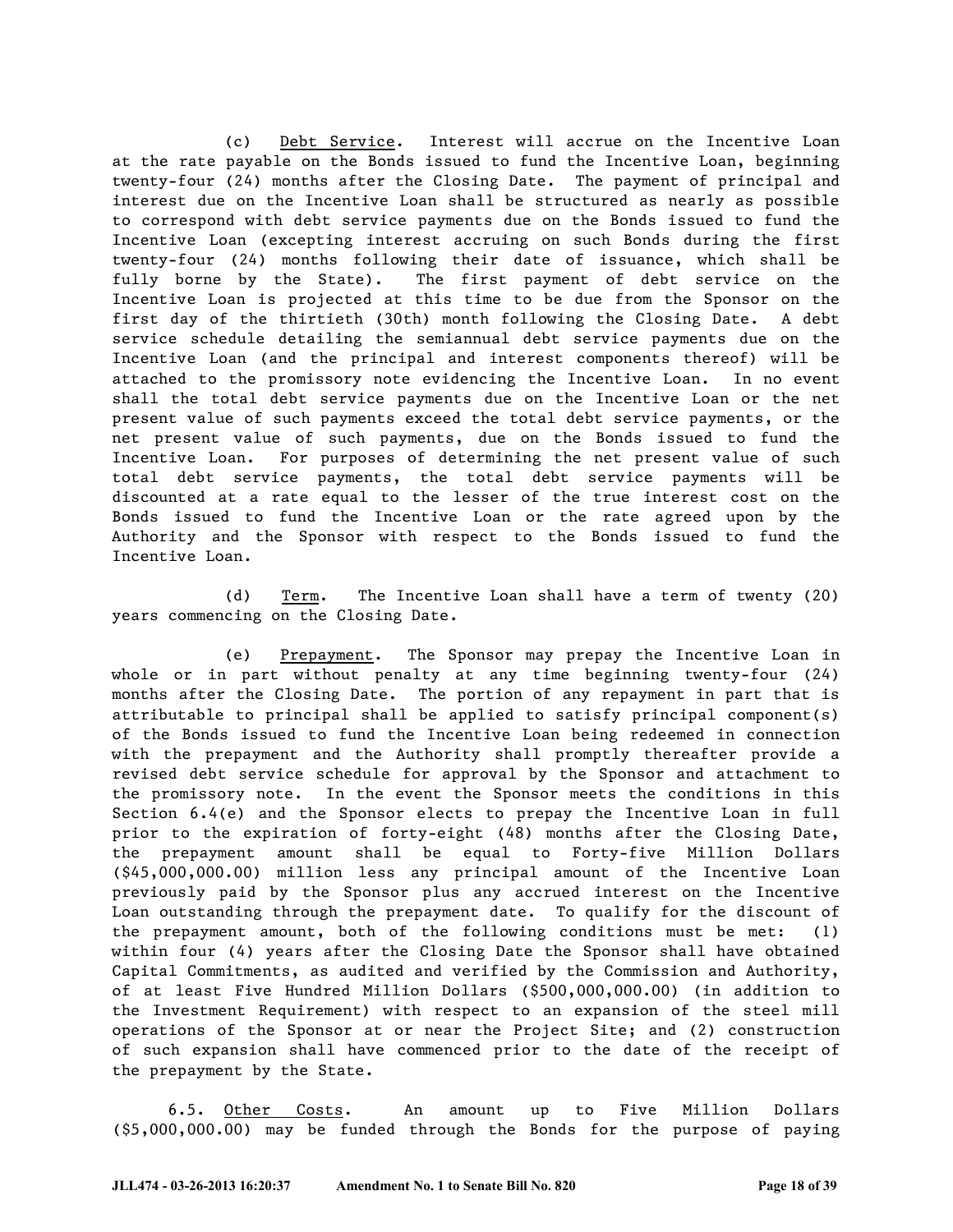reasonable and necessary closing costs and expenses of the State, in the sole and absolute discretion of the Authority, including those that relate to the issuance of the Bonds and including costs and expenses due to those trustees, agents, underwriters, attorneys, advisors, and consultants performing services on behalf of the State in connection with the Project. The Sponsor shall not be responsible for any of such costs and expenses.

6.6. Related Entities. In the event that the Sponsor may elect for any part of the Amendment 82 Financing to be paid to or received by a Related Entity to the Sponsor, the Sponsor shall notify the Commission and the Authority. As a prior condition to the payment or receipt of any part of the Amendment 82 Financing, such Related Entity of the Sponsor shall execute and deliver a joinder to this Agreement in which such Related Entity shall agree to comply with all of the terms and conditions of this Agreement.

#### 7. Disbursement.

7.1. Investment Threshold. Prior to any disbursement of funds by the State with respect to the Grants or the Incentive Loan, the Sponsor shall provide written confirmation to the Commission and the Authority that the Sponsor has achieved the Investment Threshold by investment of a minimum of Two Hundred Fifty Million Dollars (\$250,000,000.00) in Qualifying Site Preparation Costs, Piling Costs, and Infrastructure Costs. The Commission and the Authority shall have the right to audit and verify the investment of the Investment Threshold before disbursing funds to, or for the benefit of the Sponsor, with such audit and verification to be conducted in a timely manner. After the Investment Threshold shall have been achieved, the Actual Project Capital Expenditures that comprise the Investment Threshold may be eligible for reimbursement through a disbursement from the Grants or the Incentive Loan, as applicable.

7.2. Generally. All funds to be disbursed by the State with respect to the Grants and Incentive Loan shall require the prior approval of the Commission and the Authority. All funds to be disbursed by the State with respect to the Grants and the Incentive Loan shall be disbursed to, or for the benefit of, the Sponsor, for payment or reimbursement of qualified project costs and expenses permitted by the Amendment 82 Requirements with such qualified project costs and expenses to include Qualifying Site Preparation Costs, Infrastructure Costs, and any other costs and expenses incidental to the Project that shall be eligible for Amendment 82 Financing and approved as eligible by the State. The disbursement of funds with respect to the Incentive Loan shall also be subject to the terms and conditions of the Incentive Loan Documents.

7.3. Procedure. Subject to the terms and conditions of this Agreement, the Grants and the Incentive Loan shall be disbursed by the State to, or for the benefit of, the Sponsor in one (1) or more disbursements. The Sponsor may request a disbursement from the Grants or the Incentive Loan by submitting a Request for Disbursement to the Commission and the Authority. The Request for Disbursement shall specify the requested source of funding from either the Grants or the Incentive Loan. A Request for Disbursement shall include an itemization of each cost and expense for which the Sponsor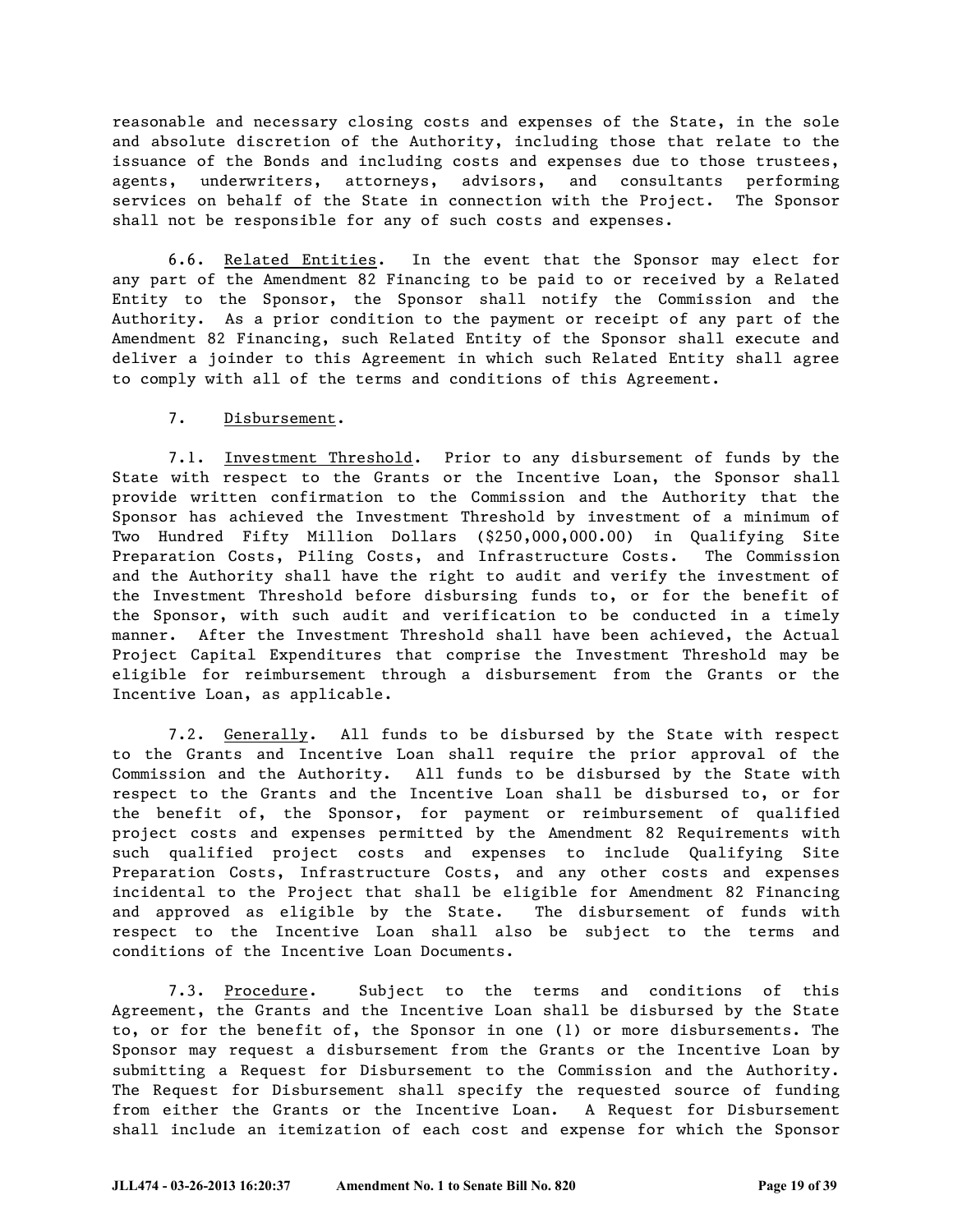may request payment or reimbursement. In support of a Request for Disbursement, the Sponsor shall provide a copy of all receipts, invoices, bills, statements, checks, payments, orders, correspondence, notices, and other documents sent, received, or exchanged with respect to each cost and expense identified in the Request for Disbursement. The Sponsor shall provide the State with full access to all documents, records, and other information in the possession of or available to the Sponsor that may relate to each cost and expense identified with respect to a Request for Disbursement. The State may audit and verify all such documents, records, and other information and may take all other reasonable actions to verify that each cost and expense identified with respect to a Request for Disbursement shall have been actually paid or incurred by the Sponsor, the reasonableness of the nature and amount of the cost and expense, and whether the cost and expense may be properly characterized as Qualifying Site Preparation Costs, Infrastructure Costs, Piling Costs, or other costs and expenses incidental to the Project that shall be eligible for Amendment 82 Financing. Upon completion of the audit and verification by the State of the costs and expenses identified in a Request for Disbursement, the Authority shall send a Notice of Payment to the Sponsor setting forth the amount approved by the Commission and the Authority to be disbursed by the State with respect to the costs and expenses identified in a Request for Disbursement and the source of funding from either the Grants or the Incentive Loan. Within five (5) business days after the date of a Notice of Payment, the State shall cause the amount set forth in the Notice of Payment to be disbursed to, or for the benefit of, the Sponsor by wire transfer to the account of the Sponsor designated in the Request for Disbursement.

7.4. Eligible Costs and Expenses. A Request for Disbursement may request reimbursement of Qualifying Site Preparation Costs, Infrastructure Costs, Piling Costs, and other costs and expenses incidental to the Project that shall be eligible for Amendment 82 Financing. A Request for Disbursement may include only such costs and expenses that constitute Qualifying Site Preparation Costs, Infrastructure Costs, Piling Costs, and other costs and expenses incidental to the Project that shall be eligible for Amendment 82 Financing. With respect to any cost and expense that shall not constitute Qualifying Site Preparation Costs, Infrastructure Costs, or Piling Costs, the State shall determine whether such other cost and expense shall be incidental to the Project and whether such cost and expense shall be eligible for Amendment 82 Financing. A Request for Disbursement may not include any cost or expense that shall have been included in any prior Request for Disbursement. All Requests for Disbursement must be submitted by the Sponsor to the State no later than twenty-four (24) months after the Closing Date.

8. Training Benefits. The Commission shall assist the Sponsor in recruiting and training employees and independent contractors who shall work at the Facility or on the Project Site. The Commission and the Sponsor shall enter into the Training Agreement regarding the assistance to be provided to the Sponsor. Subject to the terms and conditions of this Agreement and the Training Agreement, the Commission shall fund up to Ten Million Dollars (\$10,000,000.00) by payment or reimbursement of costs and expenses paid or incurred by the Sponsor for training activities and facilities with respect to the employees and independent contractors who shall work at the Facility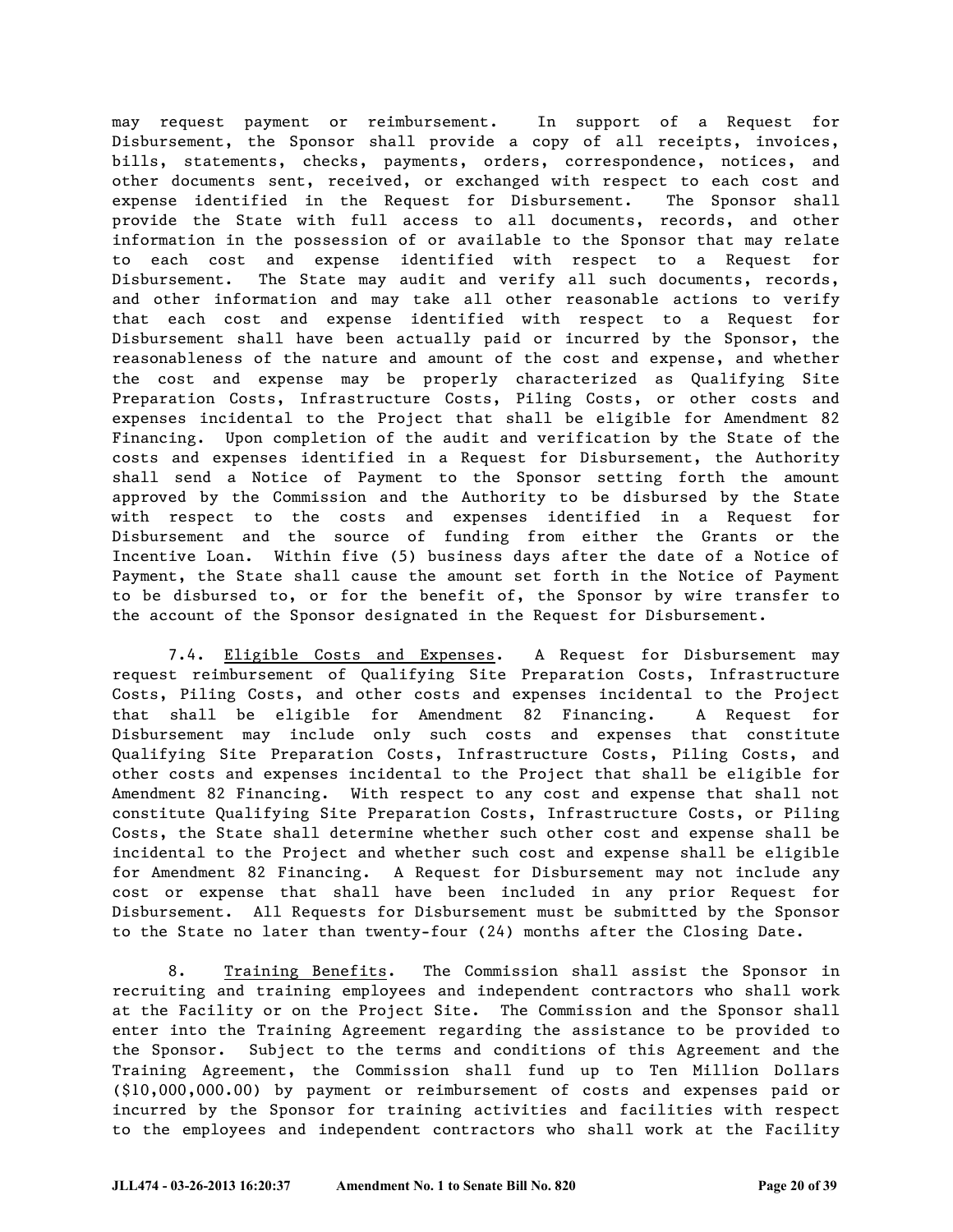or on the Project Site. The funds disbursed to, or for the benefit of, the Sponsor for such training activities and facilities shall be in addition to the Amendment 82 Financing described in this Agreement and shall be spread equally over a period of two (2) years based on a schedule of on-the-job training determined by the Sponsor in consultation with the Commission. The assistance to be provided by the Commission pursuant to the Training Agreement shall include the following support services: (a) recruitment advertising for new employees; (b) securing the use of facilities for accepting applications and interviewing new employees; (c) reproduction of training manuals; (d) reimbursement of compensation to instructors for onthe-job training (up to, but not to exceed actual hourly rate of pay); (e) on-site training facility space; and (f) reimbursement for train-the-trainer expenses, including reasonable expenses of travel. Requests for reimbursement shall provide the Commission, at a minimum, with the information described in paragraphs I(A) and I(B) of the form of Training Agreement.

#### 9. Other Incentive Programs.

9.1. Advantage Arkansas Program. The Sponsor may be eligible for a job creation income tax credit provided pursuant to the Advantage Arkansas Program. The Advantage Arkansas Program provides an income tax credit against a portion of State income tax liabilities based upon a percentage of the annual payroll paid to the new full time permanent employees hired as a result of an approved project. To receive the income tax credit of the Advantage Arkansas Program, the Sponsor must enter into a Financial Incentive Agreement. The tier of the county in which the approved project is located determines the qualifying payroll threshold, as well as the income tax benefit calculation. Counties are segmented into four (4) tiers based on poverty rate, population growth, per capita income, and unemployment rate. Based on the location of the Project Site, the Sponsor may be entitled to an income tax credit up to four percent (4%) of the total taxable wages paid to new full time permanent employees hired after the date of the Financial Incentive Agreement. The annual payroll thresholds of the new employees must be met within twenty-four (24) months following the date the Financial Incentive Agreement is signed by the Commission. Employees must be taxpayers of the State to qualify for the credit. The income tax credit begins in the year in which the new employees are hired and is earned each tax year for a period of five (5) years. Any unused credits can be carried forward for nine (9) years beyond the year in which they were earned. The Sponsor may apply the credit to its State income tax liability, not to exceed fifty percent (50%) of the total income tax liability for a reporting period. The income tax credit provided by the Advantage Arkansas Program is also conditioned upon the satisfaction of the requirements of the Consolidated Incentive Act.

9.2. Tax Back Program. The Sponsor may be eligible for a refund of state and local sales and use taxes provided pursuant to the Tax Back Program. The Tax Back Program provides for a refund of a portion of state and local sales and use taxes paid on certain purchases of material used in the construction of a building or buildings and on purchases of taxable machinery or equipment to be located in or in connection with such building or buildings. To qualify for the refund provided by the Tax Back Program,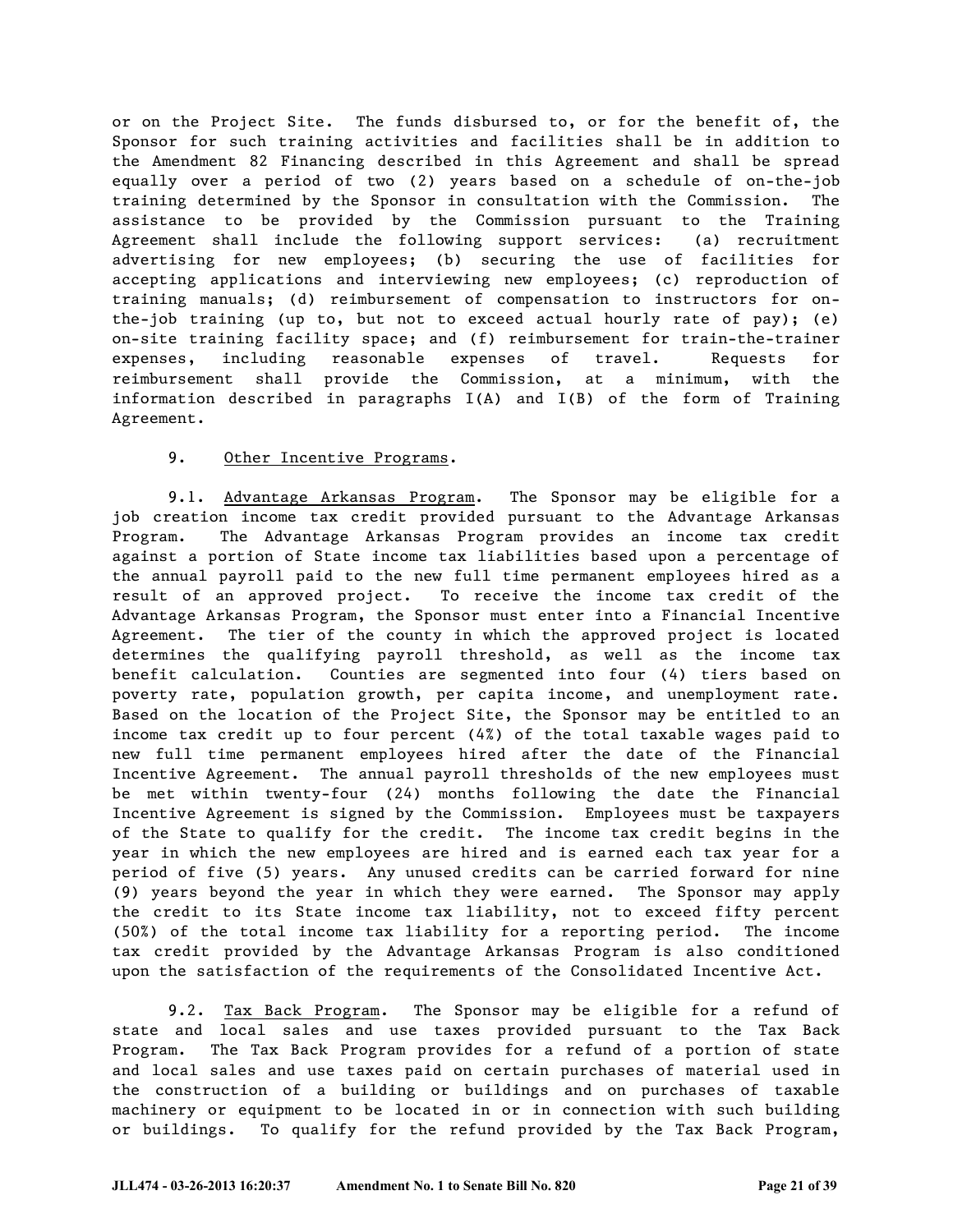the Sponsor must: (a) invest a minimum of One Hundred Thousand Dollars (\$100,000.00); (b) execute the Advantage Arkansas Agreement within the appropriate time as required by applicable law; and (c) submit a completed application accompanied by a local endorsement resolution from the city, county or both where the Project Site is located and which authorizes the refund of its local taxes to the Sponsor. The refund shall not include the portion of the sales tax dedicated to the Educational Adequacy Fund described in A.C.A. § 19-5-1227 and the Conservation Tax Fund as described in A.C.A. § 19-6-484. These two (2) exceptions reduce the refund by one percent (1%). Currently, the State sales tax rate is six percent (6%), and therefore, the refund of State taxes shall be based upon five percent (5%) of the eligible taxable purchases. The refund of local taxes shall be based on the sales tax rate for the city and county where the Project Site is located. The refund provided by the Tax Back Program is also conditioned upon the satisfaction of the requirements of the Consolidated Incentive Act.

9.3. Recycling Equipment Tax Credit Program. The Sponsor may be eligible for an income tax credit provided pursuant to the Recycling Equipment Tax Credit Program. The Recycling Equipment Tax Credit Program provides for an income tax credit for thirty percent (30%) of the cost of eligible equipment and installation costs and expenses. Eligibility for the Recycling Equipment Tax Credit Program is determined by the Arkansas Department of Environmental Quality. If the Sponsor otherwise qualifies for the Recycling Equipment Tax Credit it may also qualify under the Recycling Credit Legislation to extend the carry-forward of the income tax credit pursuant to the Recycling Equipment Tax Credit Program from three (3) years to fourteen (14) years for steel mills that newly invest at least Five Hundred Million Dollars (\$500,000,000.00) and create at least three hundred (300) New Full Time Positions paying an annual average wage of at least Seventy Thousand Dollars (\$70,000.00).

9.4. Utility Tax. The Sponsor may be eligible for a reduced rate of sales taxes with respect to purchases of electricity and natural gas used directly in the manufacturing process. The Utility Tax Legislation will provide a full exemption of sales taxes associated with the sale of natural gas and electricity for use directly in the manufacturing process of steel mills that newly invest at least Five Hundred Million Dollars (\$500,000,000.00) and create at least three hundred (300) New Full Time Positions paying an annual average wage of at least Seventy Thousand Dollars (\$70,000.00).

9.5. Machinery & Equipment Tax Exemptions. The Sponsor may be eligible for an exemption from state and local sales and use taxes with respect to purchases of machinery and equipment used directly in manufacturing for a new manufacturing facility or to replace existing machinery and equipment for a manufacturing facility. Machinery and equipment required by the State's laws to be purchased for air or water pollution control shall be also exempt.

10. Joint Marketing Agreement. The Commission and the Sponsor shall enter into the Joint Marketing Agreement whereby each shall commit to spend up to One Hundred Fifty Thousand Dollars (\$150,000.00) per calendar year for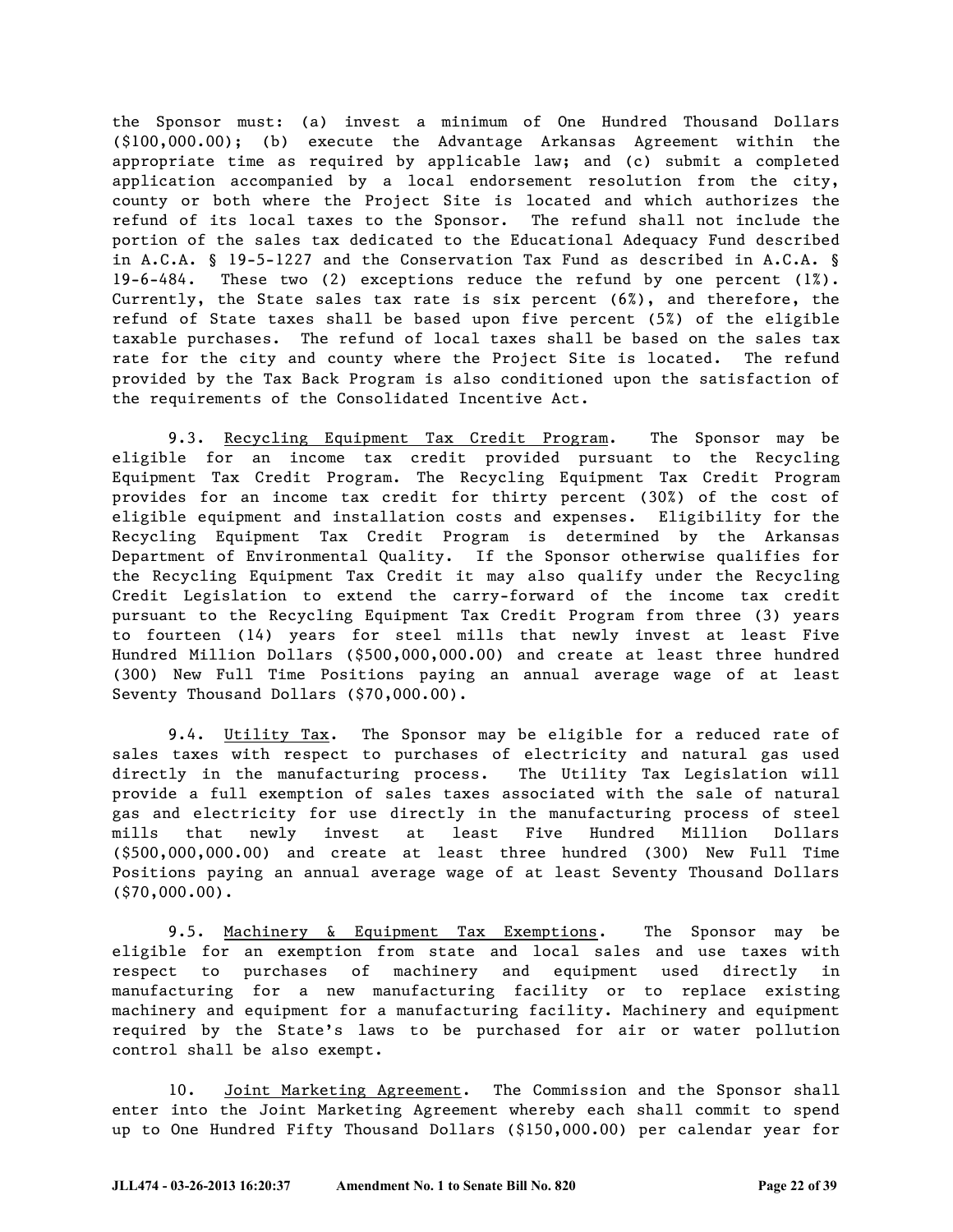each of three (3) years beginning no later than twelve (12) months after the Closing Date, to market and advertise steel companies based in the State to out-of-state suppliers, vendors, and customers for the purpose of marketing the State as the right place for out-of-state suppliers, vendors, and customers to locate their business or to market or consume the products produced by steel companies based in the State. The expenditures by the Commission with respect to the Joint Marketing Agreement shall be in addition to the Amendment 82 Financing described in this Agreement.

#### 11. Consequences of Unsatisfied Obligations.

11.1. Generally. The Sponsor shall pay to the State certain amounts to be determined by the applicable Repayment Calculations set forth in this Section 11 in the event the Sponsor shall fail to: (a) satisfy the Investment Requirement prior to the expiration of the Preliminary Period; (b) achieve the Position Creation Requirement prior to the expiration of the Preliminary Period; and (c) maintain the Position Creation Requirement during the Test Period. The total amount to be paid by the Sponsor pursuant to any or all of the Repayment Calculations shall not exceed the maximum amount of the lesser of: (i) Seventy Million Dollars (\$70,000,000.00) or (ii) the total amount disbursed by the State pursuant to the Grants. Any amounts determined to be due from the Sponsor to the State pursuant to this Section 11 shall be paid by the Sponsor to the State not later than thirty (30) days following the receipt of written notice by the Sponsor from the Commission. In no case shall the Sponsor be entitled to additional funds from the State as a result of the Repayment Calculations.

11.2. Repayment Calculation - Investment Requirement. If, at the expiration of the Preliminary Period, the Sponsor has made or caused to be made Actual Project Capital Expenditures of less than One Billion Dollars (\$1,000,000,000.00), the Sponsor shall pay to the State an amount equal to one-half of one percent (0.50) of the difference between One Billion Dollars (\$1,000,000,000.00) and the Actual Project Capital Expenditures.

11.3. Repayment Calculation - Employment Target. If, at the expiration of the Preliminary Period, and continuing through the Test Period, as measured annually on the Test Date, the Sponsor has not achieved and maintained the Employment Target, but employs at least fifty-five (55) individuals in Direct Positions and Independent Direct Positions, the Sponsor shall pay to the State an amount calculated as follows: (i) the total amount disbursed by the State pursuant to the Grants divided by fifteen (15) and further divided by two (2); (ii) minus the ratio of the total qualified Direct Positions and Independent Direct Positions to five hundred twenty-five (525), multiplied by the quotient obtained in (i). With respect to the first calculation pursuant to this Section 11.3 on the first Test Date at the expiration of the Preliminary Period, the Employment Target may be satisfied through a combination of Direct Positions and Independent Direct Positions which are filled on a full-time basis of at least thirty (30) hours per week for a period of four and one-half months  $(4\frac{1}{2})$  months during the six (6) months prior to the first calculation pursuant to this Section 11.3.

11.4. Repayment Calculation - Compensation Target. If, at the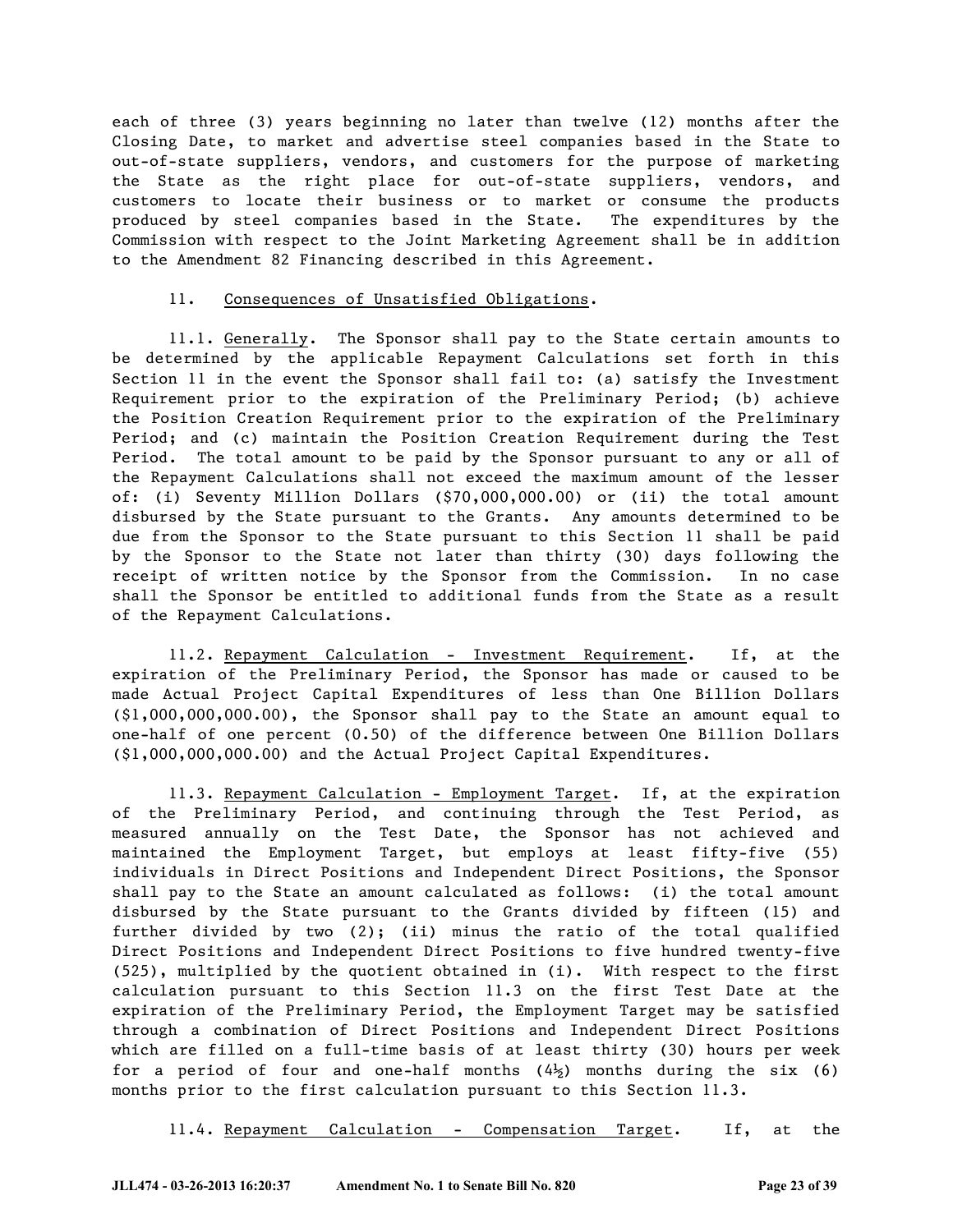expiration of the Preliminary Period, and continuing through the Test Period, as measured annually on the Test Date, the Sponsor has employed a minimum of fifty-five (55) total full-time Direct Positions and Independent Direct Positions, but has not met the Compensation Target, the Sponsor upon written notice shall pay to the State an amount calculated as follows: (i) the total amount disbursed by the State pursuant to the Grants divided by fifteen (15) and further divided by two (2); (ii) minus the ratio of the average annual compensation of all those Direct Positions and Independent Positions as designated by the Sponsor to Seventy-five Thousand Dollars (\$75,000.00), multiplied by the quotient obtained in (i). With respect to the first calculation pursuant to this Section 11.4 on the first Test Date at the expiration of the Preliminary Period, the average annual compensation shall be calculated by using the amount of compensation paid during months thirtyone (31) through thirty-six (36) after the Closing Date to full-time Direct Positions and Independent Direct Positions designated by the Sponsor and then multiplied by two (2).

11.5. Repayment Calculation – After Preliminary Period. If, at any time after the expiration of the Preliminary Period, as measured annually on the Test Date, the Sponsor shall not maintain a minimum of fifty-five (55) total full-time Direct Positions and Independent Direct Positions, the Sponsor shall pay to the State an amount calculated as follows: (i) the total amount disbursed by the State pursuant to the Grants; (ii) minus the product of the total amount disbursed by the State pursuant to the Grants divided by fifteen (15) multiplied by the number of years, beginning after the end of the Preliminary Period, the Sponsor has employed at least fifty-five (55) total Direct Positions and Independent Direct Positions; (iii) minus any amounts previously paid by the Sponsor pursuant to the Repayment Calculations set forth in Sections 11.2, 11.3, and 11.4.

11.6. Tax Incentive Penalties. The repayment obligations described in this Section 11 shall be in addition to any provisions of the State's laws pertaining to repayment, recalculation, or penalties in the event the Sponsor shall receive a benefit or economic incentive, including the Amendment 82 Financing described in this Agreement, for which the Sponsor shall later be deemed to have been ineligible.

11.7. Other. In the event that the Sponsor shall fail to comply with the terms and conditions of this Agreement other than those terms and conditions relating to the Investment Requirement and the Position Creation Requirement, the Sponsor may also be subject to penalties or remedies permitted by applicable law.

12. Conditions of the State. In addition to all other conditions set forth in this Agreement and the Amendment 82 Requirements, the obligations of the State pursuant to this Agreement shall be subject to the satisfaction of following conditions on or before the Closing Date:

12.1. Negotiation and execution of all documents pertaining to the issuance of the Bonds on terms and conditions satisfactory to the State.

12.2. Negotiation and execution of the Incentive Loan Documents on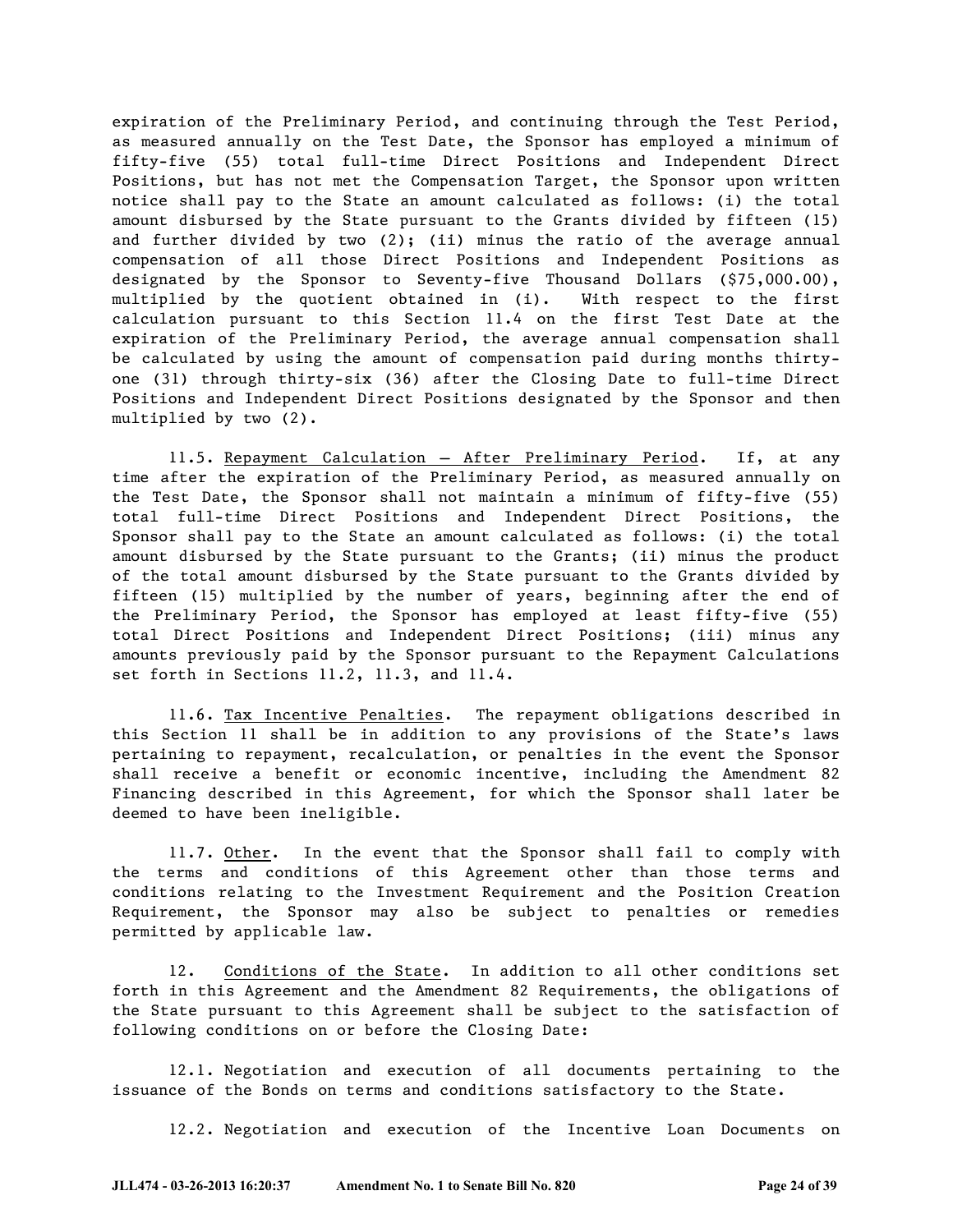terms and conditions satisfactory to the State.

12.3. Satisfactory completion of the actions required by the Governor, the General Assembly, the Commission, the Authority, the Department, and all other officials pursuant to the Amendment 82 Requirements.

12.4. Any special legislation required for any of the economic incentives described in this Agreement, including the Recycling Tax Legislation and Utility Tax Legislation, shall have been approved by the General Assembly and the Governor.

12.5. Negotiation and execution of the Inter-Creditor Agreement on terms and conditions satisfactory to the State.

12.6. Negotiation and execution of the Escrow Agreement for the Capital Commitments on terms and conditions satisfactory to the State.

12.7. The closing of all transactions in connection with the Capital Commitments.

12.8. The Bonds shall have been sold and delivered by the Authority on terms and conditions satisfactory to the State.

12.9. All of the covenants and obligations that the Sponsor is required to perform or to comply with pursuant to this Agreement on or prior to the Closing Date shall have been performed and complied with in all material respects.

13. Conditions of the Sponsor. In addition to all other conditions set forth in this Agreement and the Amendment 82 Requirements, the obligations of the Sponsor pursuant to this Agreement shall be subject to the satisfaction of following conditions on or before the Closing Date:

13.1. Satisfactory negotiation and execution of all documents pertaining to the issuance of the Bonds.

13.2. Negotiation and execution of the Incentive Loan Documents on terms and conditions satisfactory to the Sponsor.

13.3. Negotiation and execution of the Advantage Arkansas Agreement, the Escrow Agreement with respect to the Capital Commitments, the Financial Incentive Agreement, the Joint Marketing Agreement, the Training Agreement, and all other contracts specifically identified in this Agreement on terms and conditions satisfactory to the Sponsor.

13.4. Satisfactory completion of the actions required by the Governor, the General Assembly, the Commission, the Authority, the Department, and all other officials pursuant to the Amendment 82 Requirements.

13.5. Any special legislation required for any of the economic incentives described in this Agreement, including the Recycling Tax Legislation and Utility Tax Legislation, shall have been approved by the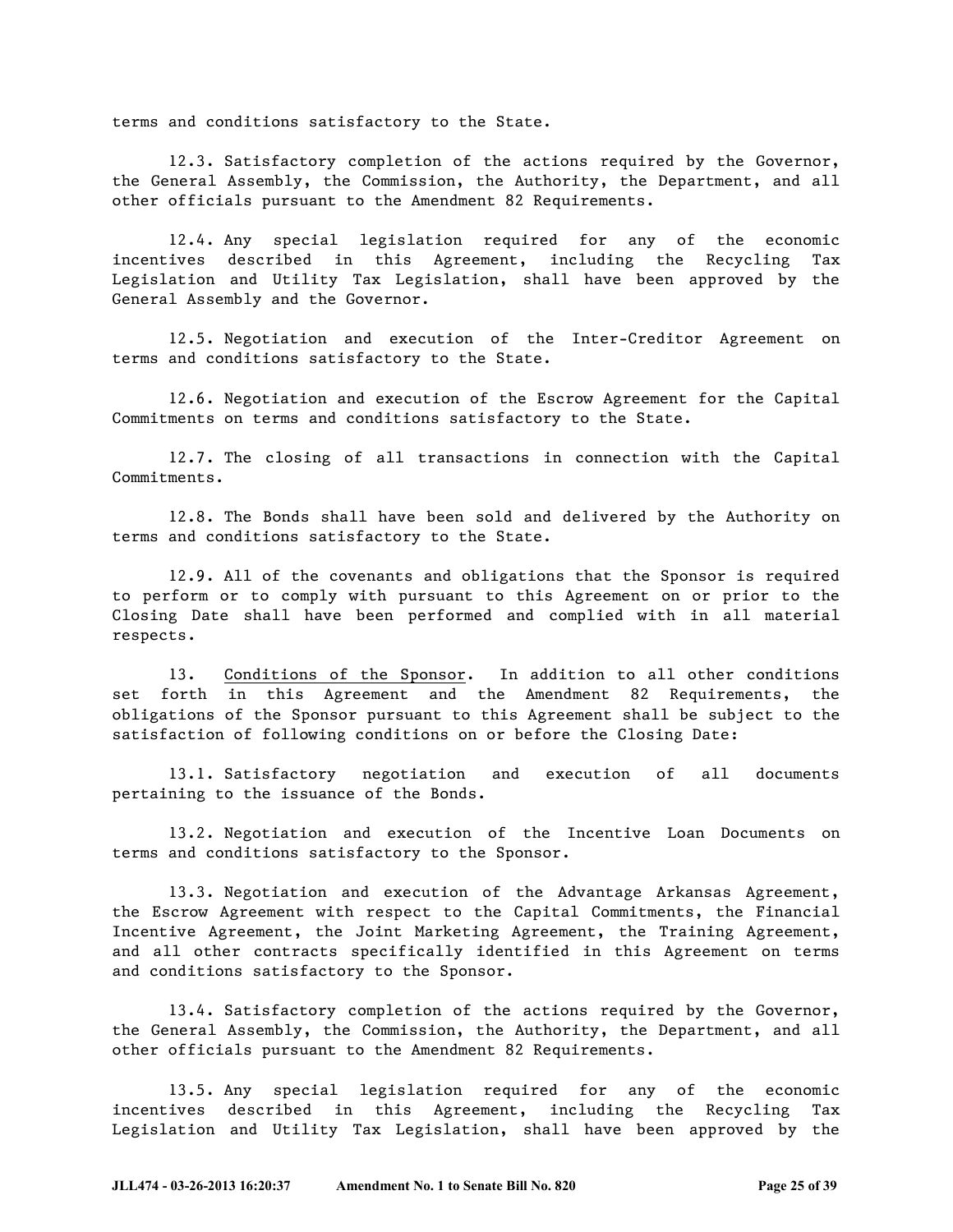General Assembly and the Governor.

13.6. Approval by the Sponsor of the Capital Commitments and the closing of all transactions in connection with the Capital Commitments.

13.7. Negotiation and execution of an agreement between the Sponsor and Mississippi County, the City of Osceola, Arkansas or another local entity for the acquisition and lease of the Project Site on terms and conditions satisfactory to the Sponsor.

13.8. Issuance of the relevant Governmental Authorities of the State of all required environmental, construction, and operating permits prior to the Closing Date.

13.9. Negotiation and execution of a satisfactory long-term electrical power contract for the Facility on terms and conditions satisfactory to the Sponsor.

13.10. All of the covenants and obligations that the State is required to perform or to comply with pursuant to this Agreement on or prior to the Closing Date shall have been performed and complied with in all material respects.

#### 14. Due on Sale.

14.1. No Assumption. If a Change of Control Event is announced by the Sponsor and the Announced Controlling Party shall not agree in writing to assume all of the rights and obligations of the Sponsor pursuant to this Agreement and all related agreements executed in connection with the Project, the Sponsor shall, upon written notice by the Commission and the Authority, cause the Announced Controlling Party to pay to the State prior to consummation of the Change of Control Event an amount calculated as follows: (i) the total amount disbursed by the State pursuant to the Grants; (ii) minus the product of the total amount disbursed by the State pursuant to the Grants divided by fifteen (15) and then multiplied by the number of years beginning after the end of the Preliminary Period, the Sponsor has employed at least fifty-five (55) total Direct Positions and Independent Direct Positions; and (iii) minus any amounts previously paid by the Sponsor pursuant to the Repayment Calculations set forth in Section 11 as a result of failing to achieve and maintain the Employment Target or the Compensation Target.

14.2. Assumption Subsequent to Investment Requirement Being Met. If a Change of Control Event is announced by the Sponsor subsequent to the Investment Requirement having been satisfied and the Announced Controlling Party shall agree in writing to assume all of the rights and obligations of the Sponsor pursuant to this Agreement and all related agreements executed in connection with the Project, but the Commission and the Authority reasonably determine that the Announced Controlling Party is unlikely to achieve and maintain the Employment Target or the Compensation Target, the Sponsor shall, upon written notice by the Commission and the Authority, cause the Announced Controlling Party prior to consummation of the Change of Control Event to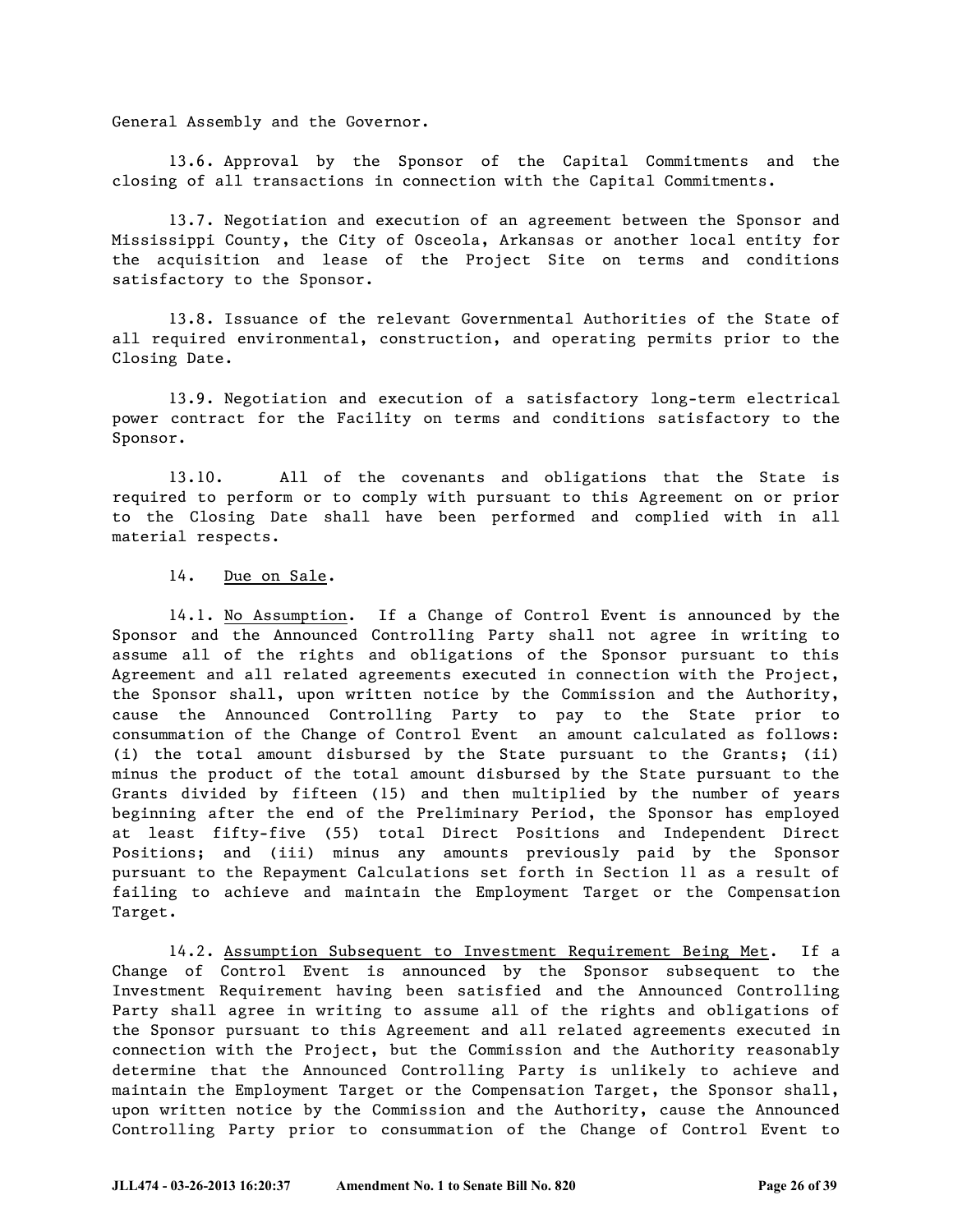fund an Escrow Account in an amount calculated as follows: the product of the total amount disbursed by the State pursuant to the Grants divided by fifteen (15) and then multiplied by the number of years remaining until the expiration of the Test Period divided by two (2) with such years remaining until the expiration of the Test Period to be no greater than fifteen (15). In any year in which the Announced Controlling Party shall fail to achieve and maintain the Employment Target or the Compensation Target, the Commission and the Authority shall withdraw an amount from such Escrow Account equal to the amount determined pursuant to the applicable Repayment Calculations for that particular year. If the Announced Controlling Party maintains the Employment Target and the Compensation Target for the three (3) consecutive years following the later of the Change of Control Event and the end of the Preliminary Period, all amounts in the Escrow Account shall be released and returned to the Announced Controlling Party. The rights of the State upon a Change of Control Event will include, among other rights, the proportional right to vote alongside all other Senior Term Lenders on matters related to any Change of Control Event. The Commission and the Authority shall not have the right to seek the establishment of the Escrow Account if a majority of the Senior Term Lenders inclusive of the State but not including those affiliated with the Sponsor or the Announced Controlling Party, commit in writing to permit assumption of their respective debts by the Announced Controlling Party on the same or substantially similar terms and conditions as those in existence immediately prior to the execution of definitive documents related to the Change of Control Event. A majority of the Senior Term Lenders shall be determined by the amounts due by the Sponsor to each such Senior Term Lender inclusive of the State but not including those affiliated with the Sponsor or the Announced Controlling Party immediately prior to the execution of definitive documents related to the Change of Control Event.

14.3. Assumption Prior to Investment Requirement Being Met. If a Change of Control Event is announced by the Sponsor prior to the Investment Requirement having been met and the Announced Controlling Party shall agree in writing to assume all of the rights and obligations of the Sponsor pursuant to this Agreement and all related agreements executed in connection with the Project, but the Commission and the Authority reasonably determines that the Announced Controlling Party is unlikely to achieve and maintain the Employment Target or the Compensation Target, the Sponsor shall, upon written notice by the Commission and the Authority, cause the Announced Controlling Party, prior to consummation of the Change of Control Event, to fund the Escrow Account in an amount calculated as follows: the product of the total amount disbursed by the State pursuant to the Grants divided by fifteen (15) and then multiplied by the number of years remaining until the expiration of the Test Period with such years remaining until the expiration of the Test Period to be no greater than fifteen (15). In any year during the Test Period in which the Announced Controlling Party shall fail to achieve and maintain the Employment Target or the Compensation Target, the Commission and the Authority shall withdraw an amount from the Escrow Account equal to the amount determined pursuant to the applicable Repayment Calculations for that particular year. If the Announced Controlling Party shall achieve and maintain the Employment Target and the Compensation Target for the six (6) consecutive years following the later of the end of the Preliminary Period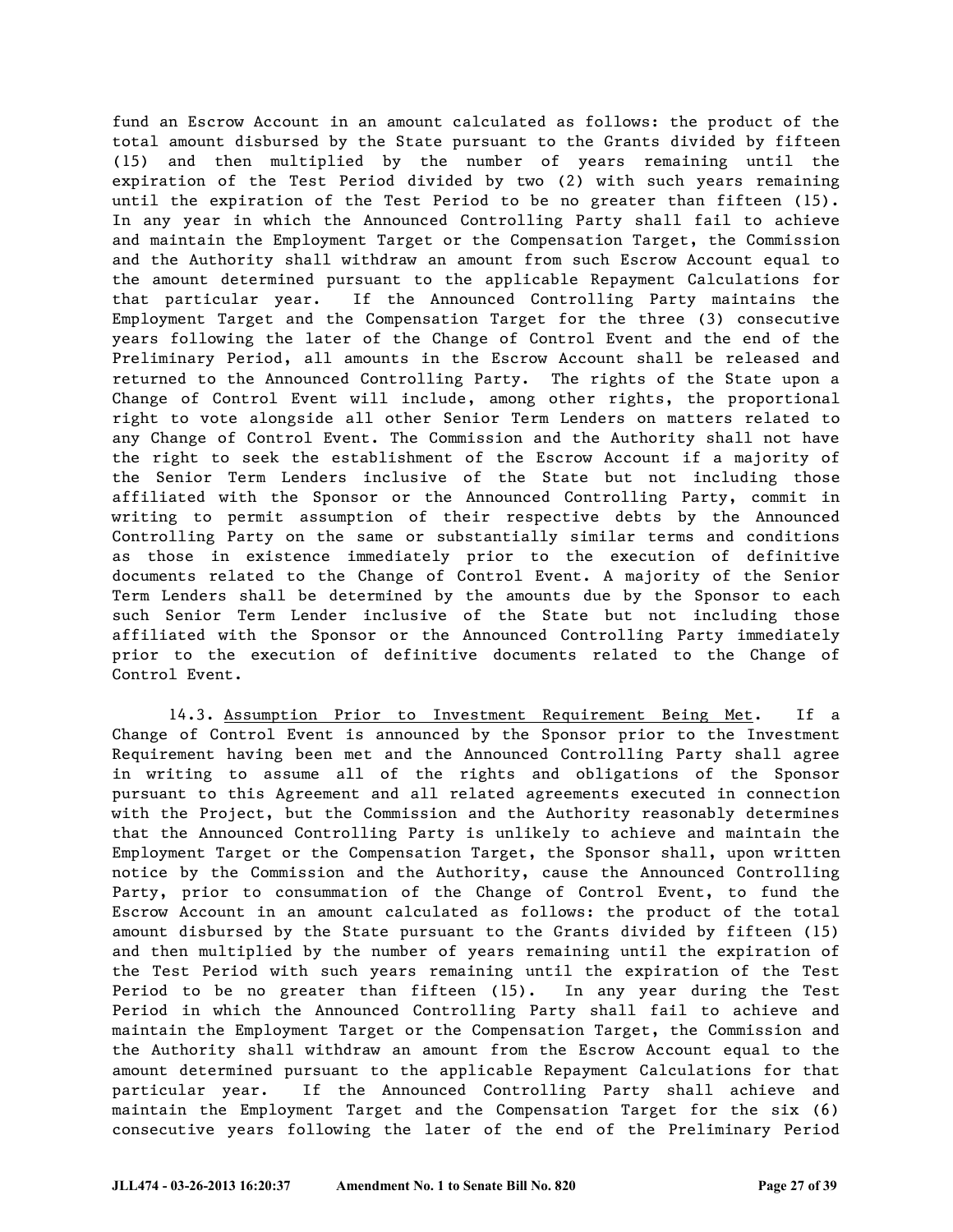and the establishment of the Escrow Account, all amounts in the Escrow Account shall be released and returned to the Announced Controlling Party. If the Announced Controlling Party shall fail to achieve and maintain the Employment Target and the Compensation Target for the three (3) consecutive years following the later of the end of the Preliminary Period and the establishment of the Escrow Account, all amounts in the Escrow Account shall be released to the State and shall become the property of the State and neither the State, the Commission, nor the Authority shall have any obligation to make any of such funds available to the Announced Controlling Party or any other Person. The Commission and the Authority shall have the right to seek the establishment of the Escrow Account whether or not a majority of the Senior Term Lenders commit in writing to permit assumption of their respective debts by the Announced Controlling Party on the same or substantially similar terms as those in existence immediately prior to the execution of definitive documents related to the Change of Control Event.

14.4. Assumption Prior to End of Availability of Economic Incentives. If a Change of Control Event is announced by the Sponsor, any economic incentives, including proceeds from the Amendment 82 Financing, set forth in this Agreement that have not been previously made available to the Sponsor prior to the announcement of the Change of Control Event shall no longer be available to either the Sponsor or the Announced Controlling Party. If the announced Change of Control Event shall not be consummated and no more than nine (9) months have elapsed since the Change of Control Event was first announced and the Sponsor provides written notice that the announced Change of Control Event shall not be consummated, any economic incentives, including proceeds from the Amendment 82 Financing, set forth in this Agreement that have not been previously made available to the Sponsor shall be reinstated and shall be available to the Sponsor as set forth in this Agreement, to the extent consistent with applicable law.

15. Confidentiality and Non-Disclosure. The Parties recognize that certain information and records provided by the Sponsor to the Commission or the Authority include trade secrets or other information which, if disclosed, would give advantage to competitors of the Sponsor, or include records related to the Sponsor's planning, site location, expansion, operations, product development or marketing (collectively, "Confidential Business Information"). Such records are generally exempt from public disclosure under the terms of the Arkansas Freedom of Information Act, A.C.A. § 25-19- 101 et seq. Neither the Parties to this Agreement nor any Related Entity, affiliate, or representative of any Party, shall make any disclosure of Confidential Business Information without the prior written consent of any other Party; provided however, that a Party may make such a disclosure without the consent of any other Party if the disclosure is: (a) compelled by legal, accounting, or regulatory requirements applicable to and beyond the reasonable control of the Party; (b) necessary to proceed with the intentions and agreements contained in this Agreement as they specifically relate to any Related Entity, affiliate, or representative of any Party; (c) necessary to obtain legislative approval of the undertakings set forth in this Agreement; or (d) required under applicable law binding upon the disclosing Party. The Party making a disclosure described in (c) of this Section 15 shall give prior written notice of the proposed disclosure to the other Party. The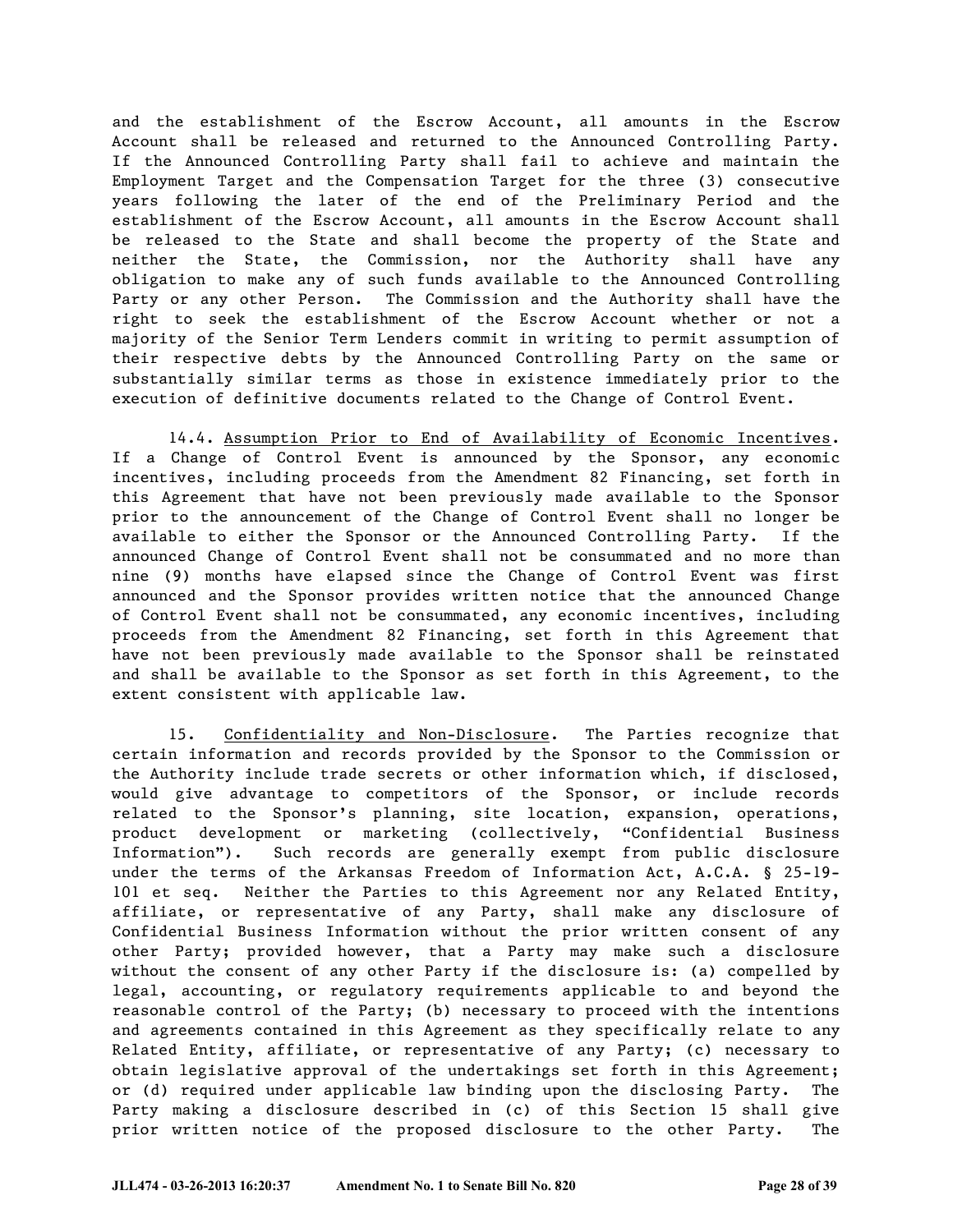Party making a disclosure described in (a) or (d) of this Section 15 shall give prior written notice of the proposed disclosure to the other Party if the disclosing Party can do so and still comply with the requirement or law compelling the disclosure; otherwise the disclosing Party shall give written notice contemporaneously with or as soon as reasonably practicable following the disclosure.

16. Incentives Not Accepted. To the extent that the Sponsor shall not accept for whatever reason any portion of the funds or economic incentives set forth in this Agreement, neither the State, the Commission, nor the Authority shall have any obligation to replace the value of the funds or economic incentives not accepted, inclusive of the value of any matching funds, with other funds or economic incentives.

17. Public Reporting Requirements. The Sponsor acknowledges and agrees to comply with the public reporting, monitoring, auditing, and other reporting requirements of the Act set forth in A.C.A. §§ 15-4-3206 (2011 Revision), 15-4-3221 (2011 Revision), and 15-4-3224 (2011 Revision). The Sponsor shall reasonably cooperate with the State by providing such documents, records, and other information to the State as may be necessary to comply with the public reporting, monitoring, auditing, and other reporting requirements of the Act set forth in A.C.A. §§ 15-4-3206 (2011 Revision), 15- 4-3221 (2011 Revision), and 15-4-3224 (2011 Revision). The Sponsor shall reasonably cooperate with all audits and verifications by the State, including without limitation the Commission and the Authority, of all accounts related to the construction, operation, and maintenance of the Project. The Sponsor shall maintain and make available all documents, records, and other information pertaining to items contained in the terms and conditions of this Agreement for annual audit by the Chief Fiscal Officer, and upon request, but no more often than annually, by the Office of Economic and Tax Policy or a Person retained by the Office of Economic and Tax Policy. The Sponsor shall comply with all auditing and reporting requirements of any state or federal regulatory agency or other Governmental Authority that may have jurisdiction over the Sponsor. The Sponsor shall cause all Related Entities of Sponsor who receive Amendment 82 Financing to comply with the reporting requirements of the Act set forth in A.C.A. §§ 15-4-3206 (2011 Revision), 15-4-3221 (2011 Revision), and 15-4-3224 (2011 Revision).

18. Reporting of Independent Direct Positions. The Sponsor shall cause each Person that employs or contracts with an individual holding an Independent Direct Position to provide to the State such documents, records, and other information as may be necessary to comply with the audit requirements of the Act, including those set forth in A.C.A. §§ 15-4-3206 (2011 Revision). For the purposes of Sections 4 and 11 of this Agreement no position or job may be counted as an Independent Direct Position unless the person who employs or contracts the individual holding such position or job fully complies with the State's requests for information necessary to comply with the audit and reporting provisions of the Act.

19. Representations and Warranties. In order to induce the State to enter into this Agreement, the Sponsor hereby represents and warrants to the State as follows: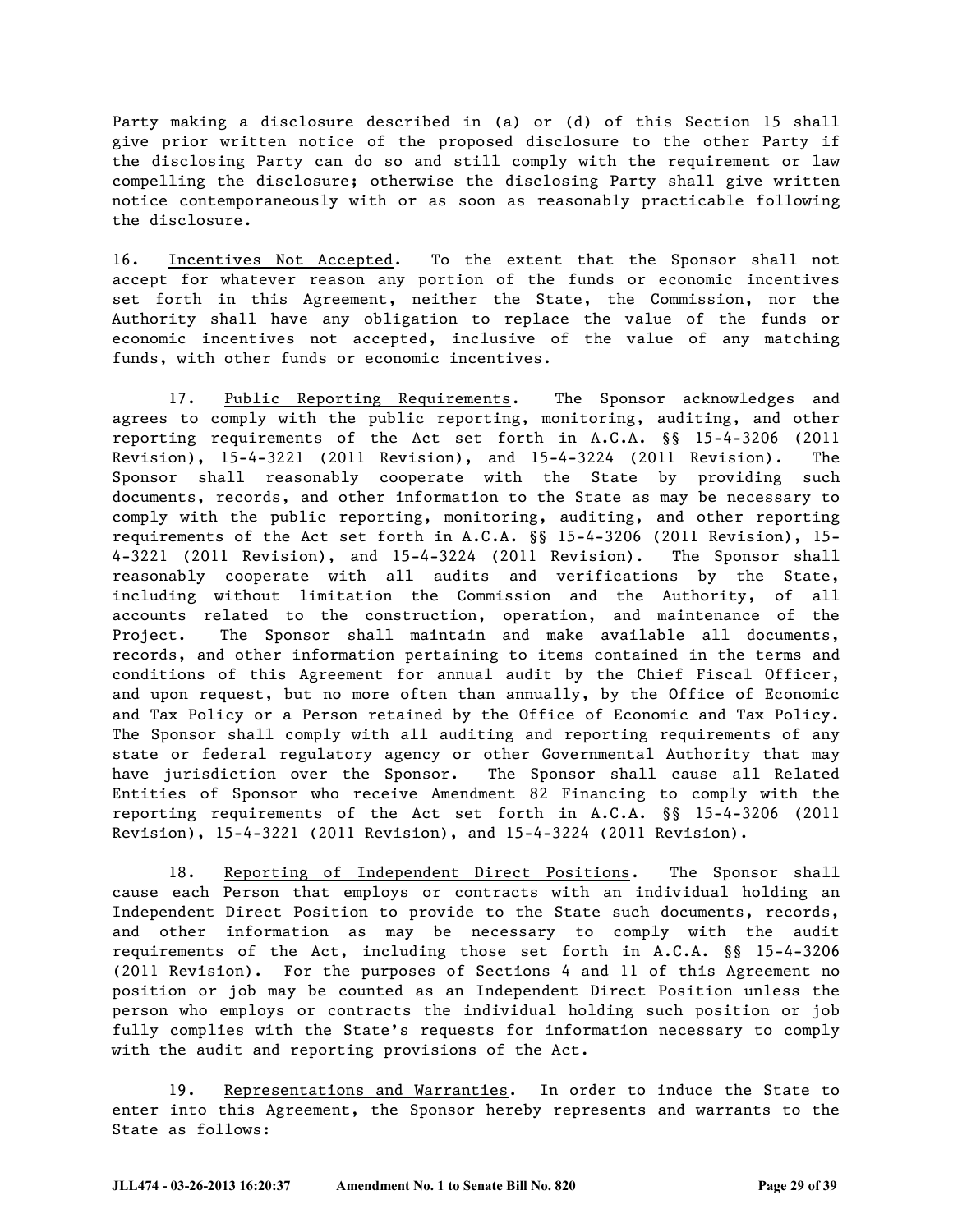19.1. Names. The correct legal name of the Sponsor is "Big River Steel, LLC".

19.2. Organization of the Sponsor. The Sponsor is a limited liability company duly organized, validly existing, and in good standing pursuant to the laws of the State of Delaware. The Sponsor is duly licensed and qualified as a foreign limited liability company with the State.

19.3. Authorization. The Sponsor has full power and authority to execute and deliver this Agreement and to perform the obligations of the Sponsor pursuant to this Agreement. The Sponsor has duly authorized the execution, delivery, and performance of this Agreement. This Agreement constitutes the valid and legally binding obligation of the Sponsor enforceable in accordance with its terms and conditions. The undersigned officer of the Sponsor is the lawful agent of the Sponsor with the authority to execute and deliver this Agreement.

19.4. Purpose. The funds disbursed to, or for the benefit of, the Sponsor pursuant to the Grants shall be used by the Sponsor solely for purposes of the Qualifying Site Preparation Costs and the Infrastructure Costs. The funds disbursed to, or for the benefit of, the Sponsor pursuant to the Incentive Loan shall be used solely for the engineering, design, procurement, installation, fabrication, and erection of the Incentive Loan Collateral and related purposes.

19.5. Non-contravention. Neither the execution and delivery of this Agreement, nor the consummation of the transactions contemplated by this Agreement shall: (a) violate any applicable law including the Amendment 82 Requirements; (b) conflict with, result in a breach of, constitute a default under, result in the acceleration of, create the right to accelerate, terminate, modify, cancel, or require any notice pursuant to the Capital Commitment Documents and any other material contract or lease to which the Sponsor may be a party or by which the Sponsor may be bound or to which the Incentive Loan Collateral may be subject; or (c) violate or conflict with the articles of organization, the operating agreement, and other governing documents of the Sponsor.

20. General Covenants. In addition to the covenants of the Sponsor set forth elsewhere in this Agreement, the Sponsor covenants and agrees as follows:

20.1. Change of Name. The Sponsor shall not change its legal name unless the Sponsor shall have provided advance notice to the Commission and the Authority at least ninety (90) days prior to the change of its name.

20.2. State of Organization. The Sponsor shall not change the jurisdiction of the organization of the Sponsor unless the Sponsor shall have provided advance notice to the Commission and the Authority at least ninety (90) days prior to the change of its jurisdiction.

20.3. Eligible Business. The Sponsor shall qualify as an "eligible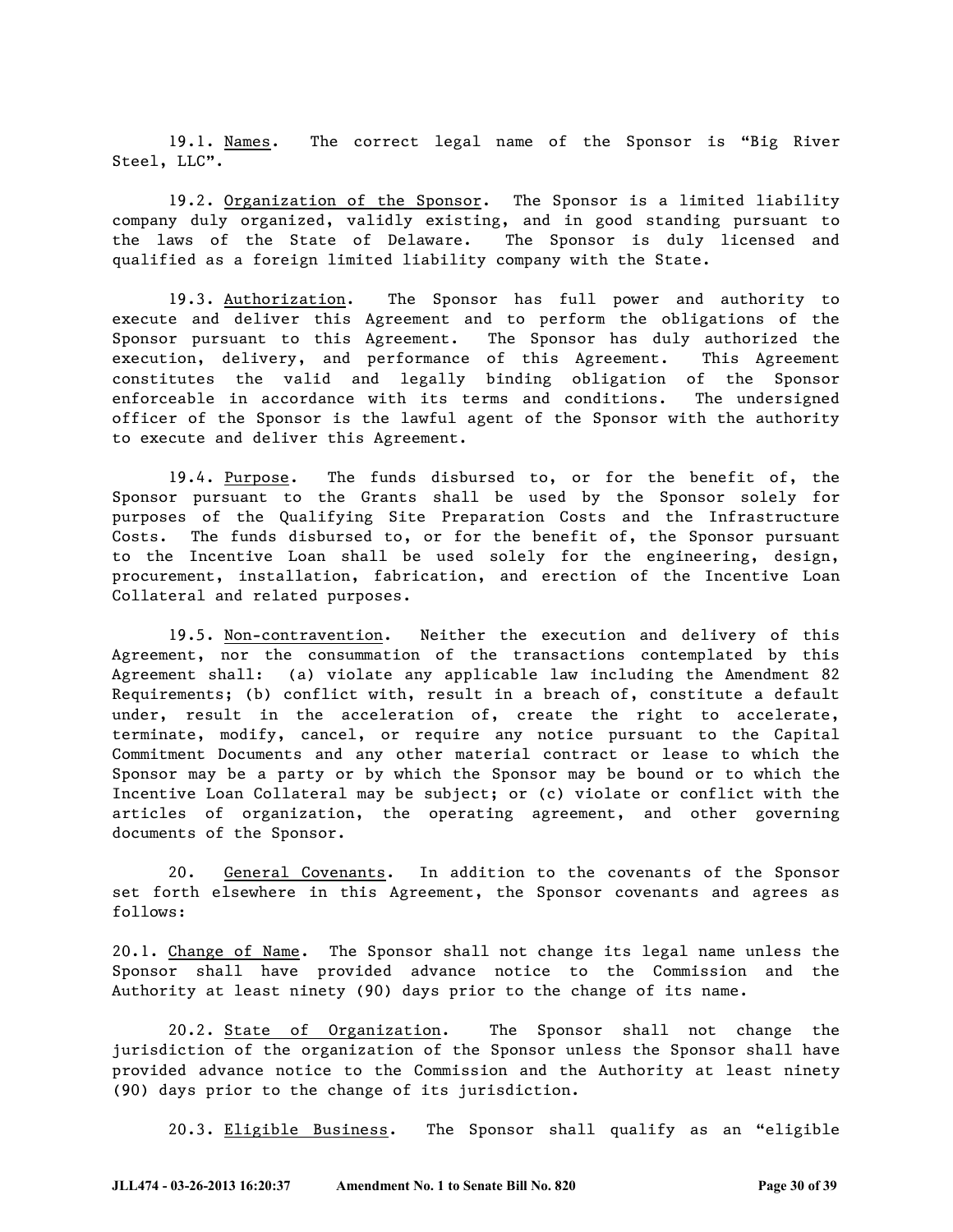business" as defined in the Consolidated Incentive Act prior to the receipt of the Amendment 82 Financing.

20.4. Environmental. The Sponsor shall cause the Project to comply with the relevant environmental standards of applicable law. It is also intended that representations shall be made by the Project's primary technology provider that its technology meets the relevant environmental standards of the World Bank Group.

20.5. Employment Laws. The Sponsor agrees to comply with all relevant and applicable employment laws.

#### 21. General Provisions.

21.1. Governing Law. This Agreement shall be governed by and interpreted pursuant to the laws of the State without regard to principles of conflicts of laws that would require or permit the application of the laws of a state other than the State.

21.2. Interpretation. This Agreement shall be interpreted as follows: (a) as though the Parties shared equally in the negotiation and preparation of this Agreement; (b) gender or lack of gender of any word shall include the masculine, feminine, and neuter; (c) singular shall include plural and plural shall include singular; (d) the words "include" and "including" mean, in addition to any regularly accepted meaning, "without limitation" and "including but not limited to"; (e) references to Sections refer to Sections of this Agreement; (f) subject headings, captions, and titles shall not affect the interpretation of this Agreement; (g) as a solicitation for offers until this Agreement shall have been executed and delivered by all Parties; (h) the definition of any term in this Agreement shall apply to all uses of such term whenever capitalized; and (i) any Exhibits to this Agreement shall be incorporated into this Agreement as though fully set forth word for word in this Agreement.

21.3. Business Day. If any provision of this Agreement shall require the performance of an obligation or the exercise of a right on a date that shall be a legal holiday pursuant to applicable law, a Party may postpone the performance of such obligation or the exercise of such right until the next business day pursuant to applicable law.

21.4. Currency. Any reference to dollars or money in this Agreement shall mean legal tender of the United States of America. Any amount required to be paid by a Party pursuant to this Agreement shall be paid by check or electronic transfer payable to the order of the Party to receive such amount.

21.5. Time for Performance. Time shall be of the essence.

21.6. Brokers. The State shall not be obligated for the payment of any broker, agent, consultant, finder, or other Person engaged by the Sponsor. The Sponsor shall not be obligated for the payment of any broker, agent, consultant, finder, or other Person engaged by the State.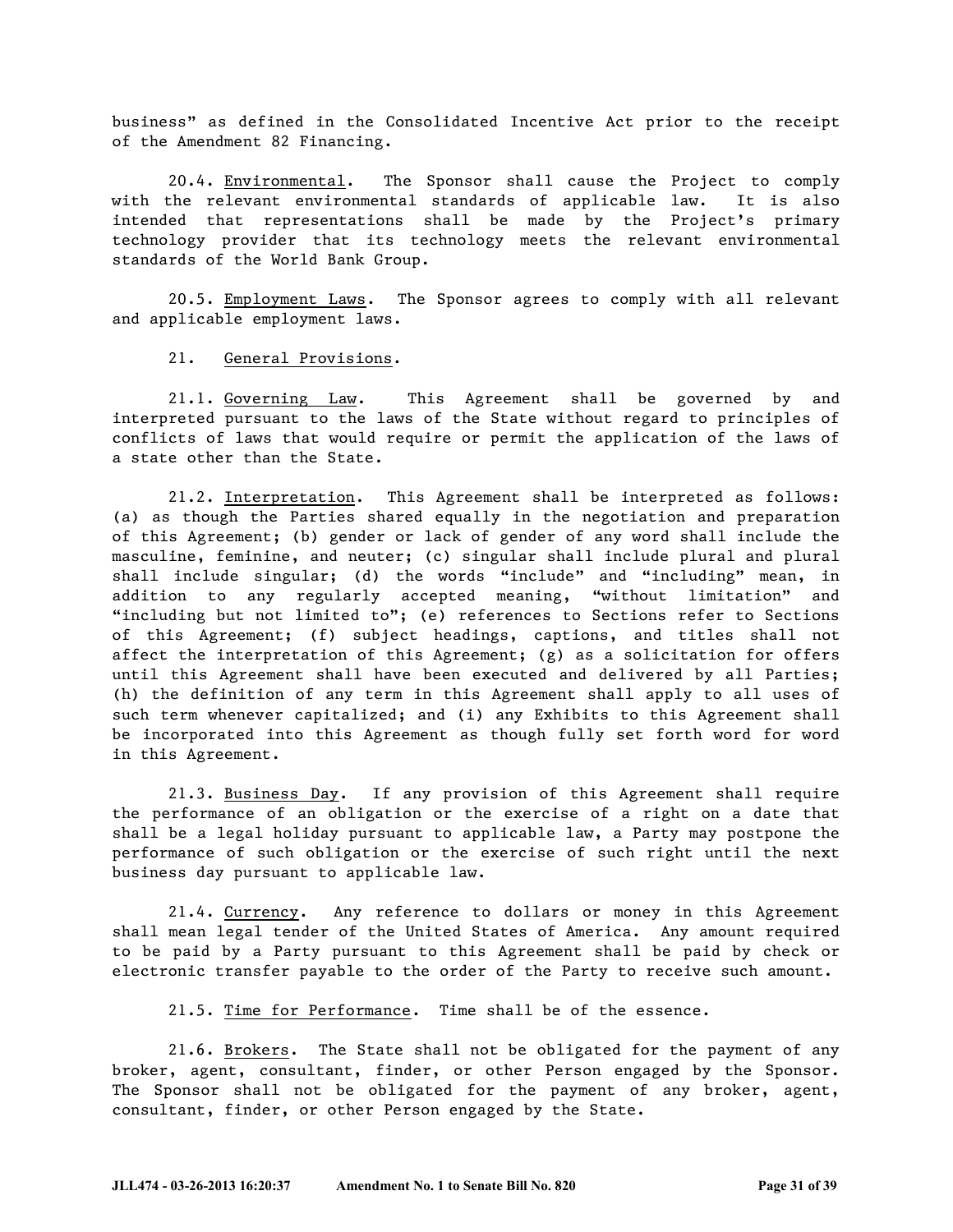21.7. Expenses. Except as provided in this Agreement, each Party shall pay all expenses incurred by such Party with respect to: (a) the negotiation, preparation, execution, delivery, and performance of this Agreement; and (b) the transactions contemplated by this Agreement.

21.8. Force Majeure. A Party shall bear no responsibility or liability for non-performance of obligations under this Agreement caused by, and during the duration of, major events beyond its reasonable control, such as an act of God, emergency, fire, casualty, lockout or strike, unavoidable accident, riot, war, terrorism, financial market disruption, computer virus or similar threat, or other force majeure. A Party affected by such a major event shall send written notice to all Parties of the nature and extent of the major event within sixty (60) days after the occurrence of the major event and again within sixty (60) days following the conclusion of the major event.

21.9. Notice. All notices, demands, requests, and other communications required by this Agreement shall be in writing and shall be delivered to a Party by either: (a) personal delivery; (b) overnight delivery service with delivery costs and expenses prepaid and receipt of delivery requested; (c) certified or registered mail with postage prepaid and return receipt requested; or (d) by electronic mail to the persons then holding the titles below. All notices, demands, requests, and other communications permitted or required by this Agreement shall be delivered to the Parties at the following addresses unless another address shall be designated by a Party by notice pursuant to the provisions of this Section:

| If to the State: | Office of the Governor<br>State Capitol Room 250<br>Little Rock, Arkansas 72201               |
|------------------|-----------------------------------------------------------------------------------------------|
|                  | AND                                                                                           |
|                  | Office of the Attorney General<br>323 Center Street, Suite 200<br>Little Rock, Arkansas 72101 |
|                  |                                                                                               |

Arkansas Department of Finance and Administration Office of the Director 1509 West Seventh Street, Suite 401 Little Rock, Arkansas 72203-3278

AND

Arkansas Economic Development Commission Attn: Executive Director 900 West Capitol Avenue, Suite 400 Little Rock, Arkansas 72101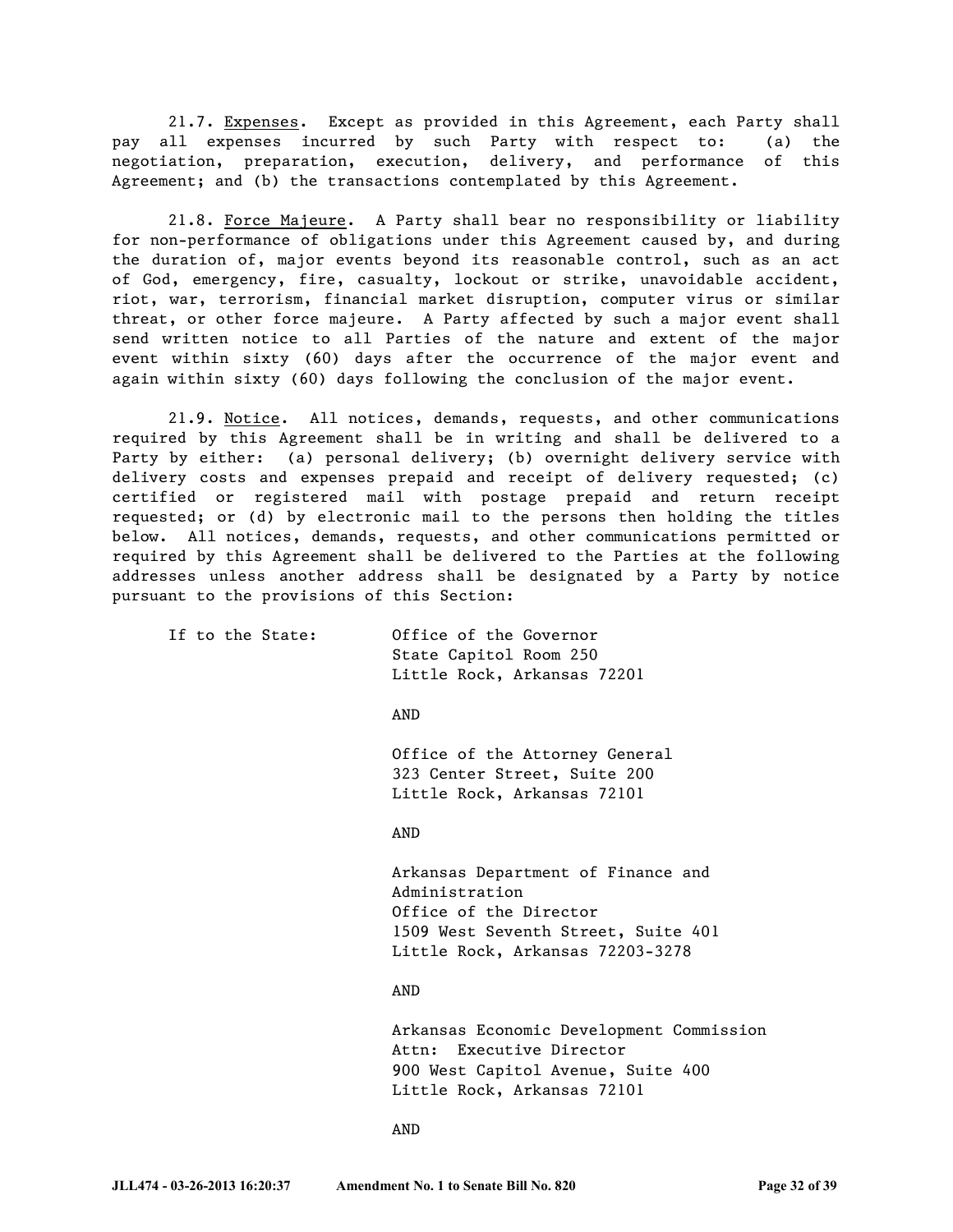|                       | Arkansas Development Finance Authority<br>Attn: President<br>900 West Capitol Avenue, Suite 310<br>Little Rock, Arkansas 72101                                     |
|-----------------------|--------------------------------------------------------------------------------------------------------------------------------------------------------------------|
| If to the Commission: | Arkansas Economic Development Commission<br>Attn: Executive Director<br>900 West Capitol Avenue, Suite 400<br>Little Rock, Arkansas 72101                          |
|                       | AND                                                                                                                                                                |
|                       | Arkansas Economic Development Commission<br>Attn: Bryan Scoggins<br>900 West Capitol Avenue, Suite 400<br>Little Rock, Arkansas 72101<br>bscoggins@ArkansasEDC.com |
| If to the Authority:  | Arkansas Development Finance Authority<br>President<br>Attn:<br>900 West Capitol Avenue, Suite 310<br>Little Rock, Arkansas 72101                                  |
| If to the Sponsor:    | Big River Steel, LLC<br>Attn: Mr. John Correnti<br>Chairman and Chief Executive Officer<br>1425 Ohlendorf Road<br>Osceola, Arkansas 72370                          |

21.10. Amendment. This Agreement may be modified or amended only by a subsequent written agreement executed and delivered by all Parties in accordance with the requirements of the Act. The course of dealing and the course of performance among the Parties shall not modify or amend this Agreement in any respect.

21.11. Waiver. The provisions of this Agreement may be waived only by a subsequent written agreement executed and delivered by all Parties. Any delay or inaction by a Party shall not be construed as a waiver of any of the provisions of this Agreement. A waiver of any provision of this Agreement: (a) shall not be construed as a waiver of any other provision of this Agreement; (b) shall be applicable only to the specific instance and for the specific period in which the waiver may be given; (c) shall not be construed as a permanent waiver of any provision of this Agreement unless otherwise agreed by all Parties in a subsequent written agreement executed and delivered by all Parties; (d) shall not affect any right or remedy available to a Party; and (e) shall be subject to such terms and conditions as provided in a subsequent written agreement executed and delivered by all Parties.

21.12. Binding Effect. The Parties executed and delivered this Agreement with the intent to be legally bound to its provisions. This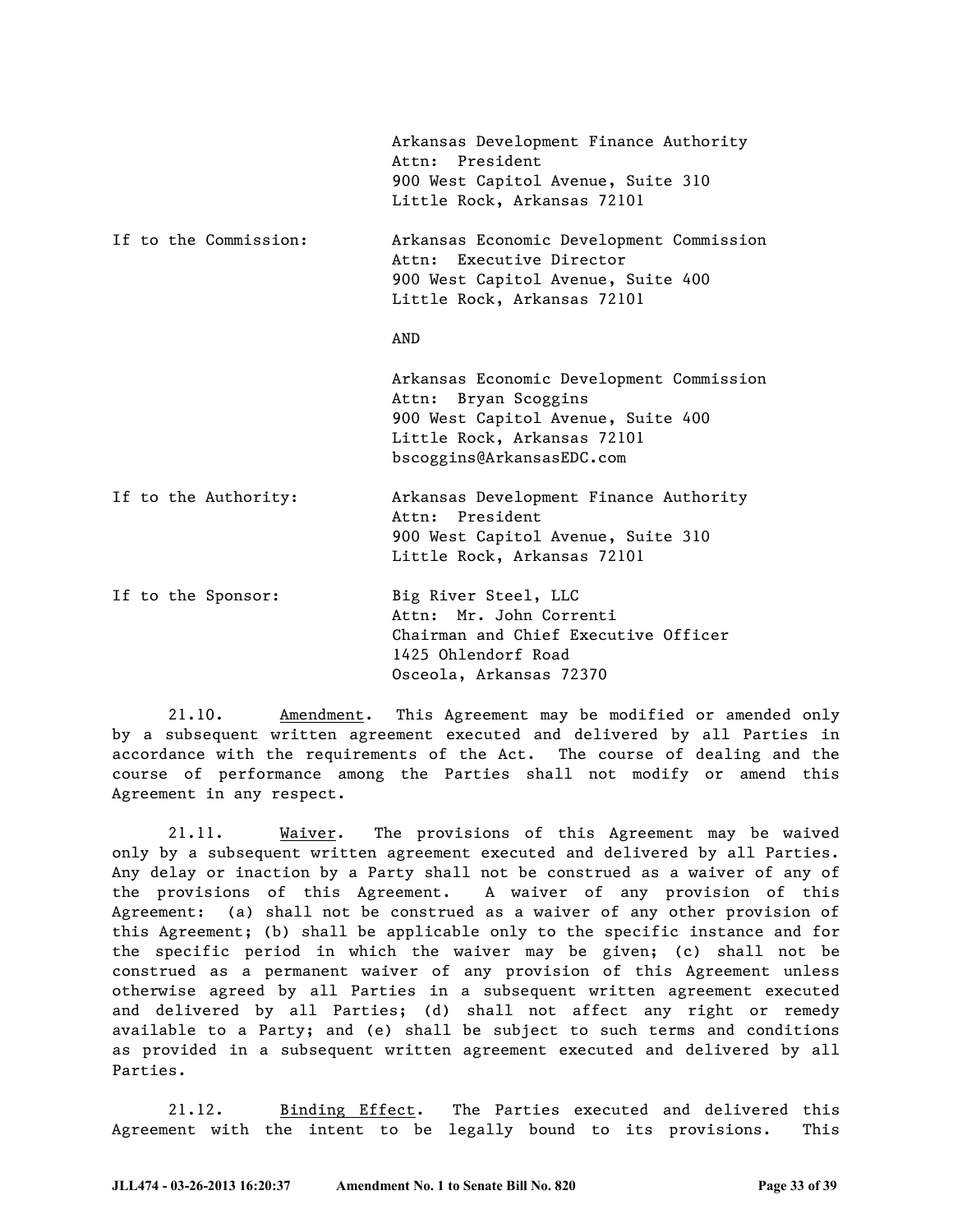Agreement shall inure to the benefit of, shall be binding on, and shall be enforceable by the heirs, successors, and assigns of the Parties.

21.13. Third Party Beneficiary. The Parties do not intend to create any rights pursuant to this Agreement for the benefit of any third party beneficiary except as expressly provided in this Agreement.

21.14. Severability. Each provision of this Agreement shall be severable from all other provisions of this Agreement. The invalidity or unenforceability of any provision of this Agreement shall not affect the validity or enforceability of any other provision of this Agreement. If any provision of this Agreement shall be determined to be invalid or unenforceable by a Governmental Authority in any litigation among the Parties, such provision shall be amended, without further action by the Parties, to the extent necessary to cause such provision to be valid and enforceable.

21.15. Remedies. The remedies provided in this Agreement and the Act shall be cumulative and not exclusive of any remedies otherwise available to the Parties pursuant to applicable law.

21.16. Conflicts. If there shall be an irreconcilable conflict between the provisions of this Agreement and the provisions of any other document with respect to the transactions contemplated by this Agreement including the Formal Proposal and the Letter of Commitment, the provisions of this Agreement shall prevail and the conflict shall be resolved by reference only to the provisions of this Agreement. To the extent there may be an irreconcilable conflict between the Amendment 82 Requirements and the provisions of this Agreement, the Amendment 82 Requirements shall prevail. To the extent there may be an irreconcilable conflict between the requirements of the Consolidated Incentive Act and the provisions of this Agreement, the requirements of the Consolidated Incentive Act shall prevail.

21.17. Entire Agreement. This Agreement contains the entire agreement of the Parties on the subject matters of this Agreement, and any oral or prior written understanding on the subject matters of this Agreement shall not be binding on the Parties. Each Party represents, warrants, and covenants that such Party has not been influenced to enter into this Agreement by any Person and has not relied on any representation, warranty, or covenant of any Person other than as set forth in this Agreement.

The remainder of this page is intentionally blank.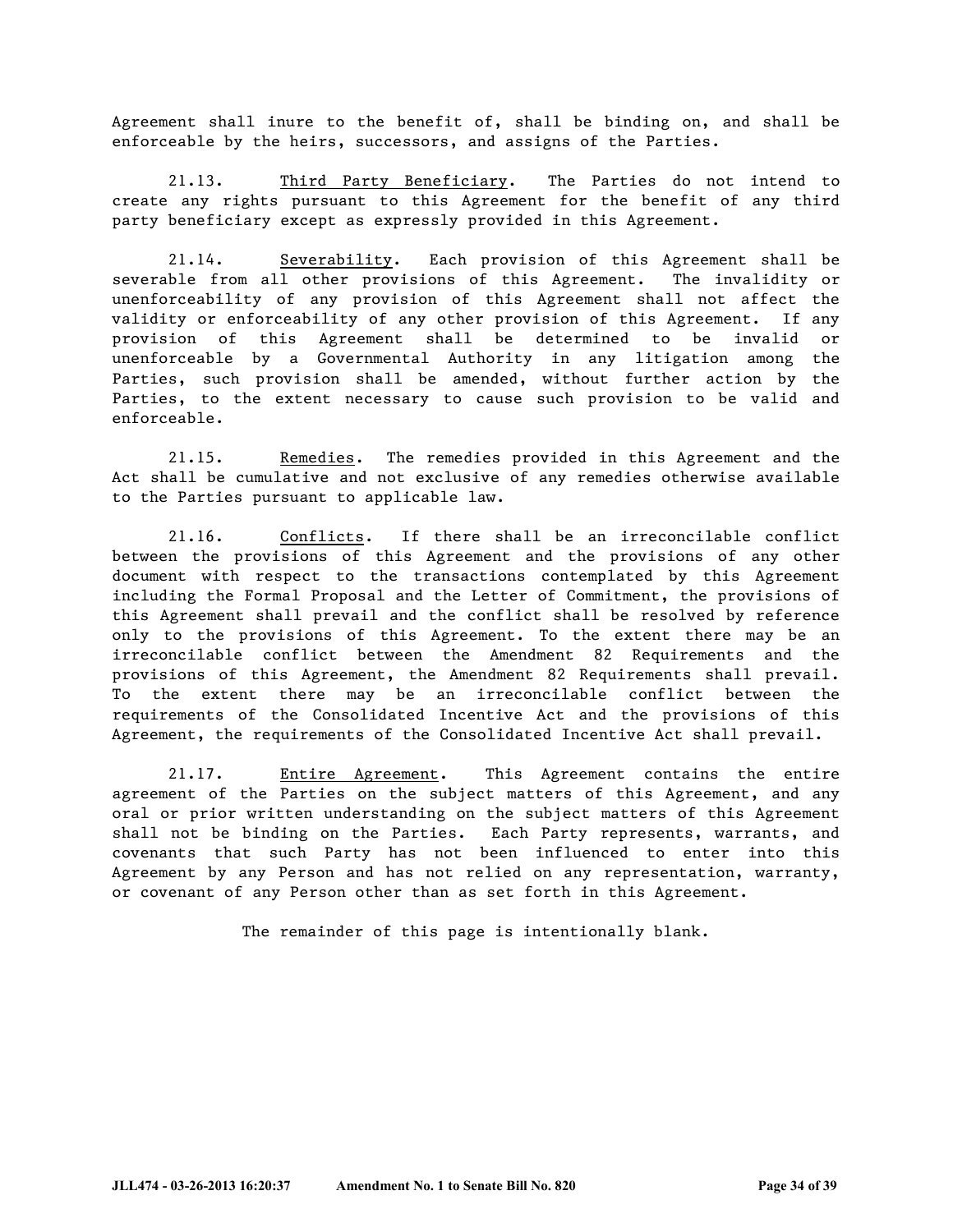EXECUTED and DELIVERED as of March , 2013.

THE STATE THE STATE OF ARKANSAS

By: Governor, Mike Beebe

By: President Pro Tempore of the Senate, Michael Lamoureux

 $\mathcal{L}_\text{max}$  and  $\mathcal{L}_\text{max}$  and  $\mathcal{L}_\text{max}$ 

By: Speaker of the House of Representatives, Davy Carter

By: Chief Fiscal Officer and Director of the Department of Finance and Administration, Richard Weiss

 $\mathcal{L}_\text{max}$  and  $\mathcal{L}_\text{max}$  and  $\mathcal{L}_\text{max}$ 

By: Director of the Arkansas Economic Development Commission, Grant Tennille

 $\mathcal{L}_\text{max}$  and  $\mathcal{L}_\text{max}$  and  $\mathcal{L}_\text{max}$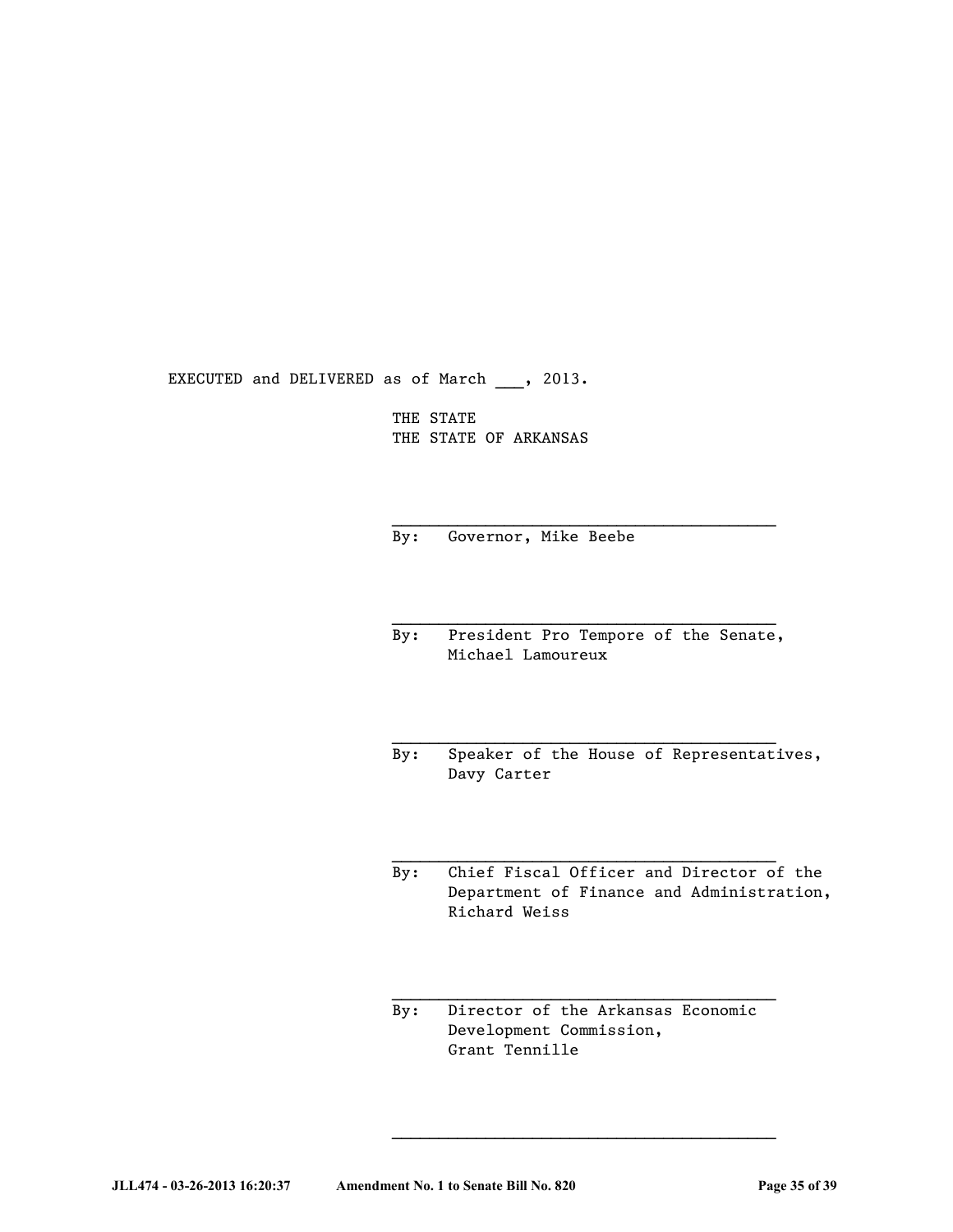By: President of the Arkansas Development Finance Authority, Mac Dodson

THE SPONSOR BIG RIVER STEEL, LLC

By: Chairman and Chief Executive Officer, John Correnti

EXHIBIT 1 DEVELOPMENT PLAN

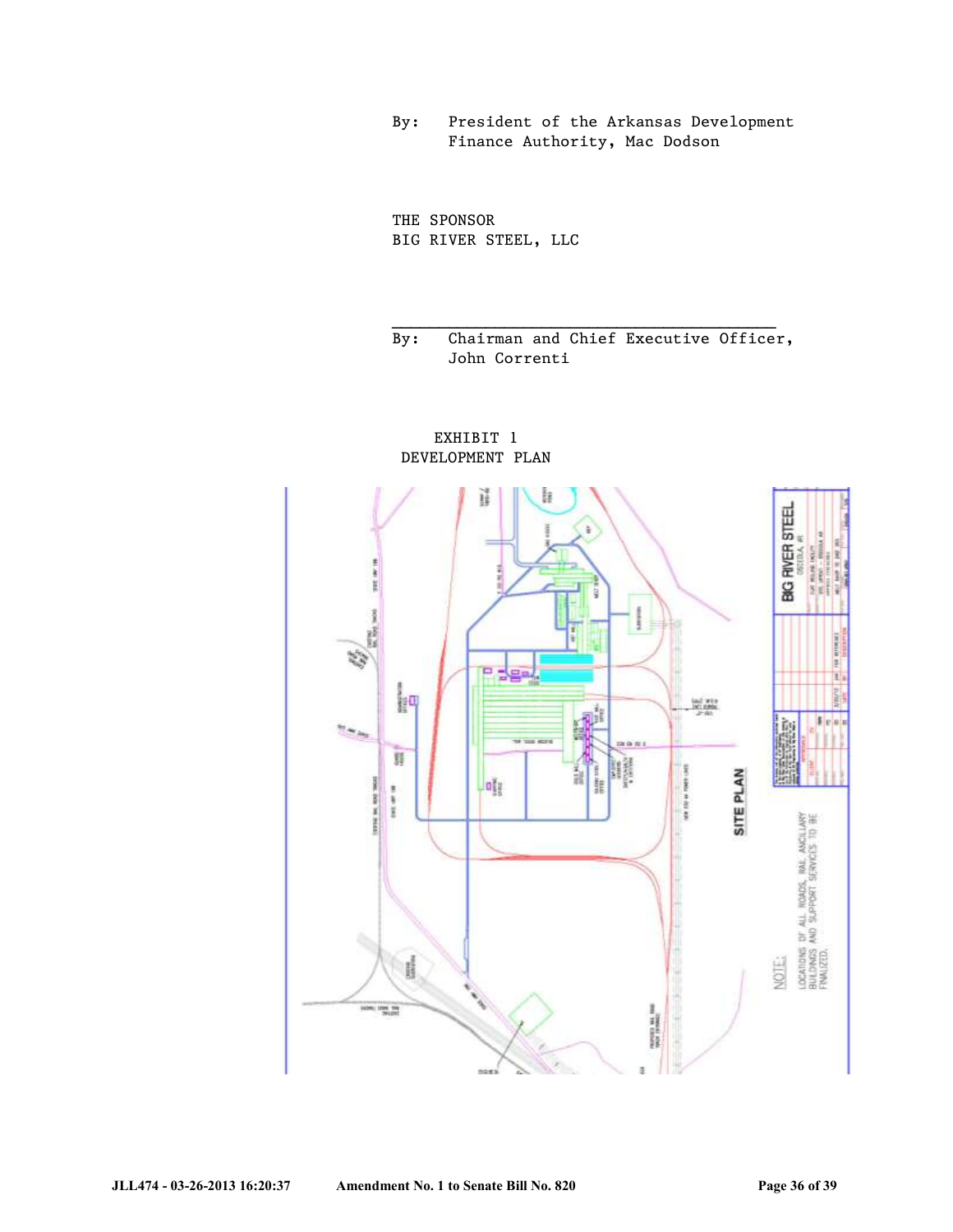## EXHIBIT 2 INCENTIVE LOAN COLLATERAL

Hot Mill Complex Buildings Including Siding, Roofing, Roof Monitors, Mandoors, Overhead Doors and Grouting

| 001 | Meltshop                      |
|-----|-------------------------------|
| 002 | Tunnel Furnace Building       |
| 003 | Hot Mill / Roll Shop Building |

Total \$44,100,000

Cold Mill Complex Buildings Including Siding, Roofing, Roof Monitors, Mandoors, Overhead Doors and Grouting

Total \$30,000,000 \$30,000,000

Total Collateral Value for Incentive Loan = \$74,100,000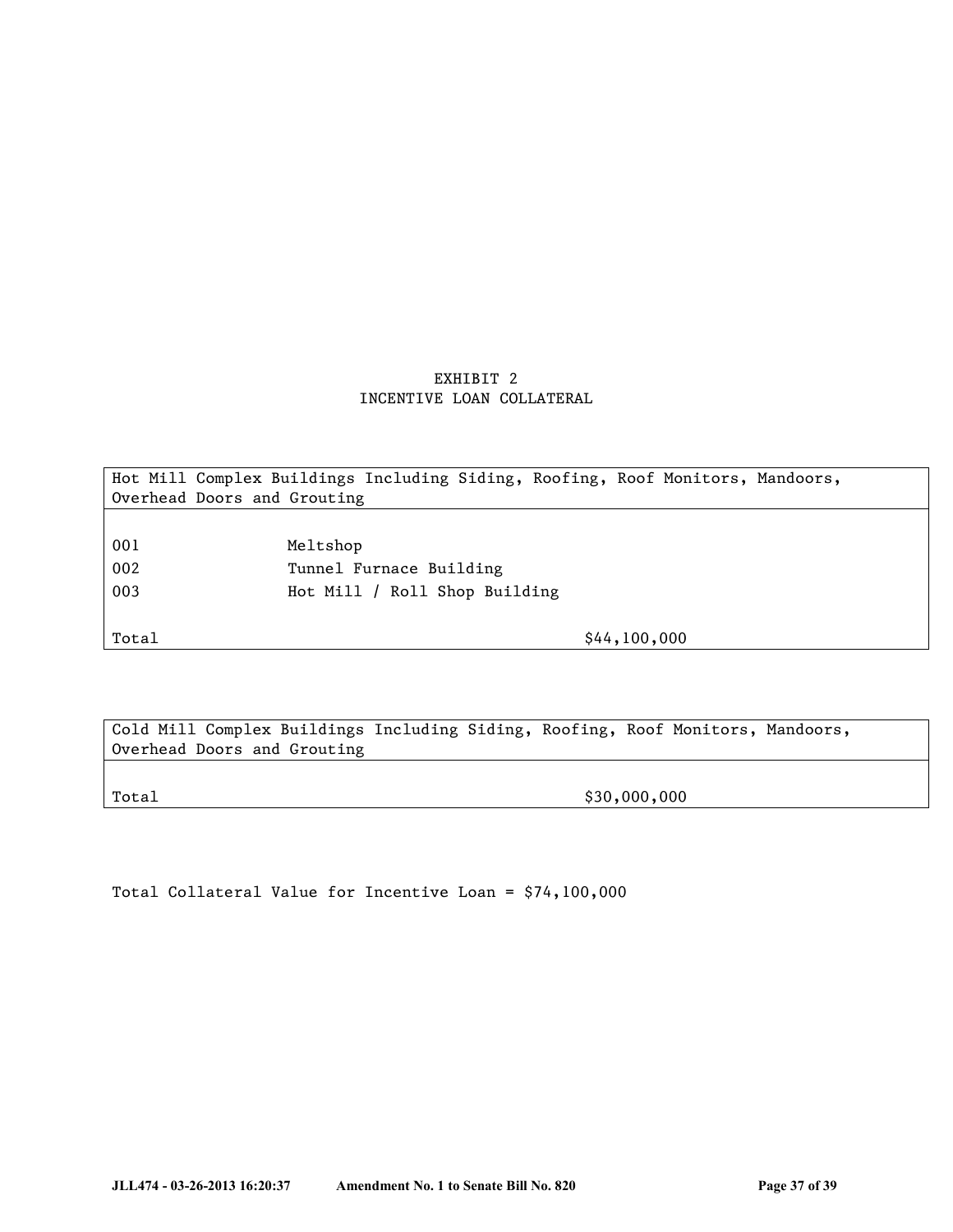## EXHIBIT 3

#### PROJECT SITE

ALL OF SECTION 19, SOUTH OF HWY 198, containing in the aggregate 485 acres, more or less. THIS PORTION OF SECTION 19 IS LESS AND EXCEPT THE W1/2 OF THE W1/2 being 155 acres, more or less.

THE S1/2 and the E1/2 of the NE1/4 OF SECTION 20, containing 383 acres, more or less.

ALL OF SECTION 21, containing 452 acres, more or less. LESS AND EXCEPT LEVEE AND RIVER EROSION, containing 150 acres, more or less.

THE NW1/4 OF SECTION 22, LESS AND EXCEPT RIVER EROSION, containing 67 acres, more or less.

THE NE1/4 NE1/4 OF SECTION 29 WEST OF LEVEE containing 29 acres, more or less; and THE N1/2 OF SECTION 29 EAST OF LEVEE containing 166 acres, more or less.

THE N1/2 OF SECTION 30, containing in the aggregate 210 acres, more or less. THIS PORTION OF SECTION 30 IS LESS AND EXCEPT THE W1/2 OF THE NW1/4 containing 80 acres, more or less; AND ALSO LESS AND EXCEPT A PARCEL IN THE SE  $\frac{1}{4}$  SE  $\frac{1}{4}$  being 47 acres, more or less.

ALL OF THE ABOVE SECTIONS ARE IN TOWNSHIP 12 NORTH, RANGE 11 EAST of the Osceola District of Mississippi County, Arkansas.

Containing in the aggregate 1792 acres, more or less."